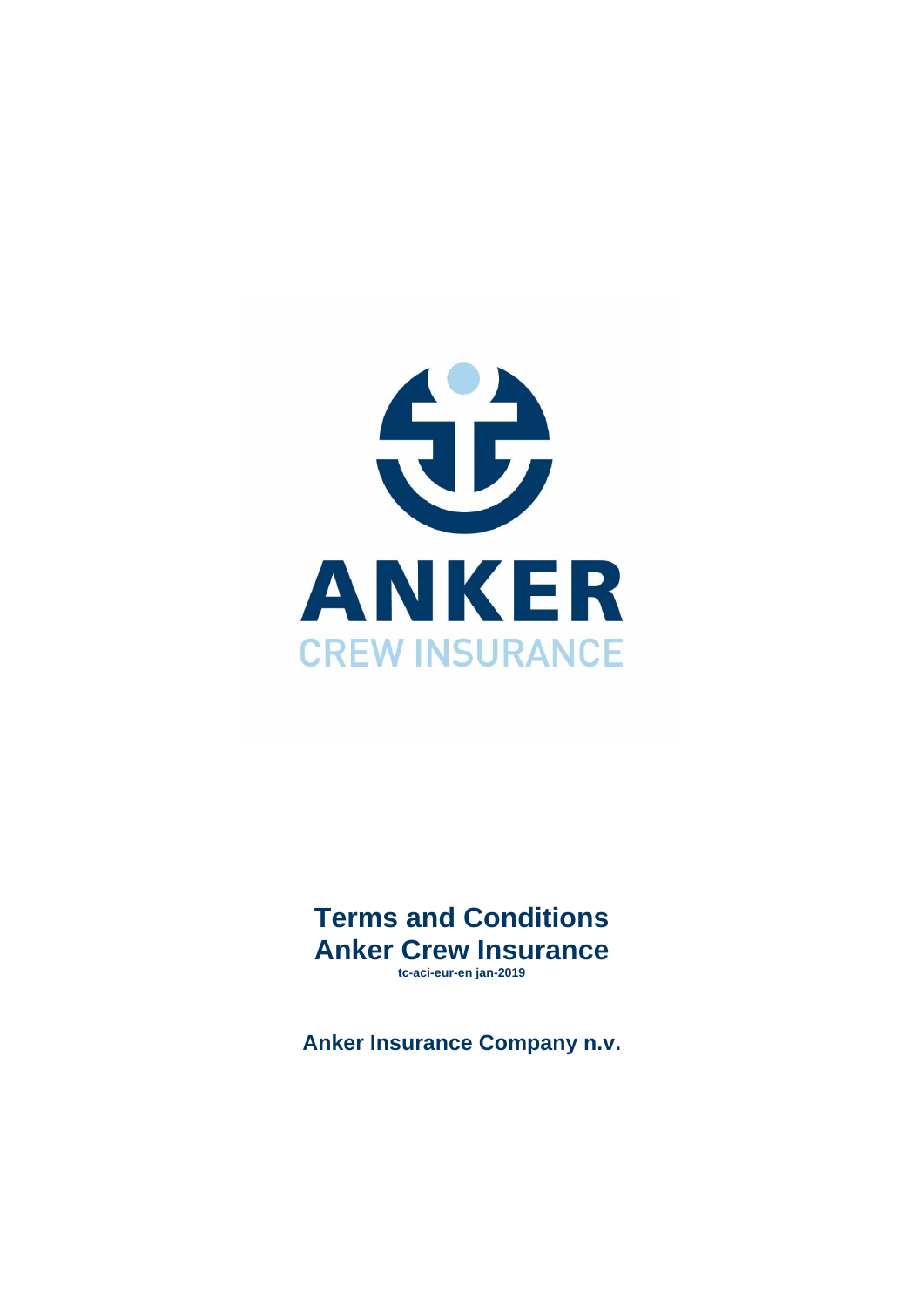

## **Index**

| <b>Introduction</b> |                                                                                                                             | 4  |
|---------------------|-----------------------------------------------------------------------------------------------------------------------------|----|
|                     | <b>General terms and conditions</b>                                                                                         | 4  |
| Article 1           | Definitions                                                                                                                 | 4  |
| Article 2           | Insurance basis                                                                                                             | 7  |
| Article 3           | Registration of insured persons                                                                                             | 7  |
| Article 4           | Obligation to disclose                                                                                                      | 8  |
| Article 5           | Commencement, duration and termination of the insurance                                                                     | 8  |
| Article 6           | Commencement, duration and termination of the insurance cover                                                               | 8  |
| Article 7           | Determination, calculation and change of the premium, periodical specification and setoff                                   | 9  |
| Article 8           | Payment of the premium                                                                                                      | 10 |
| Article 9           | General obligations, obligations in the event of an occurrence and verification                                             | 10 |
| Article 10          | Sanctions in case of failure to meet the obligations                                                                        | 10 |
| Article 11          | Payment of the insurance benefit                                                                                            | 11 |
| Article 12          | Territorial scope of the insurance                                                                                          | 11 |
| Article 13          | Concurrence                                                                                                                 | 11 |
| Article 14          | Recovery from third parties                                                                                                 | 11 |
| Article 15          | Change of address and/or in risk                                                                                            | 11 |
| Article 16          | Prescription                                                                                                                | 11 |
| Article 17          | General exclusions                                                                                                          | 12 |
| Article 18          | Terrorism risk cover                                                                                                        | 13 |
| Article 19          | Liability indemnification                                                                                                   | 13 |
| Article 20          | Maximum insurance payment per occurrence per ship (cumulative)                                                              | 13 |
| Article 21          | Choice of law, claims and disputes                                                                                          | 13 |
| Article 22          | Processing of personal data                                                                                                 | 13 |
| Article 23          | Fraud and attempted fraud                                                                                                   | 14 |
|                     | Medical expenses and repatriation module                                                                                    | 14 |
| Article 24          | Purpose of the module                                                                                                       | 14 |
| Article 25          | Extent of the cover for medical expenses                                                                                    | 14 |
| Article 26          | Extent of the cover for repatriation costs in the event of death                                                            | 15 |
| Article 27          | Extent of the cover for rendering assistance                                                                                | 15 |
| Article 28          | Extent of the cover for the costs of a travel ticket                                                                        | 15 |
| Article 29          | Extent of the cover for loss of personal effects                                                                            | 16 |
| Article 30          | Additional obligations in the event of an occurrence                                                                        | 16 |
| Article 31          | Specific exclusions                                                                                                         | 16 |
|                     | Medical expenses homeland module                                                                                            | 16 |
| Article 32          | Purpose of the module                                                                                                       | 16 |
| Article 33          | Extent of the cover for medical and dental expenses                                                                         | 16 |
| Article 34          | Maximum compensation                                                                                                        | 16 |
| Article 35          | Additional obligations in the event of an occurrence                                                                        | 16 |
| Article 36          | Specific exclusions                                                                                                         | 17 |
|                     | Temporary disability module (contractual payment obligation)                                                                | 17 |
| Article 37          | Purpose of the module                                                                                                       | 17 |
| Article 38          | Extent of the cover for temporary disability                                                                                | 17 |
| Article 39          | Determination of temporary disability, verification of absence due to illness and the extent of the insurance benefit<br>17 |    |
| Article 40          | <b>Disputes</b>                                                                                                             | 18 |
| Article 41          | Additional obligations on commencement and during the term of the insurance                                                 | 18 |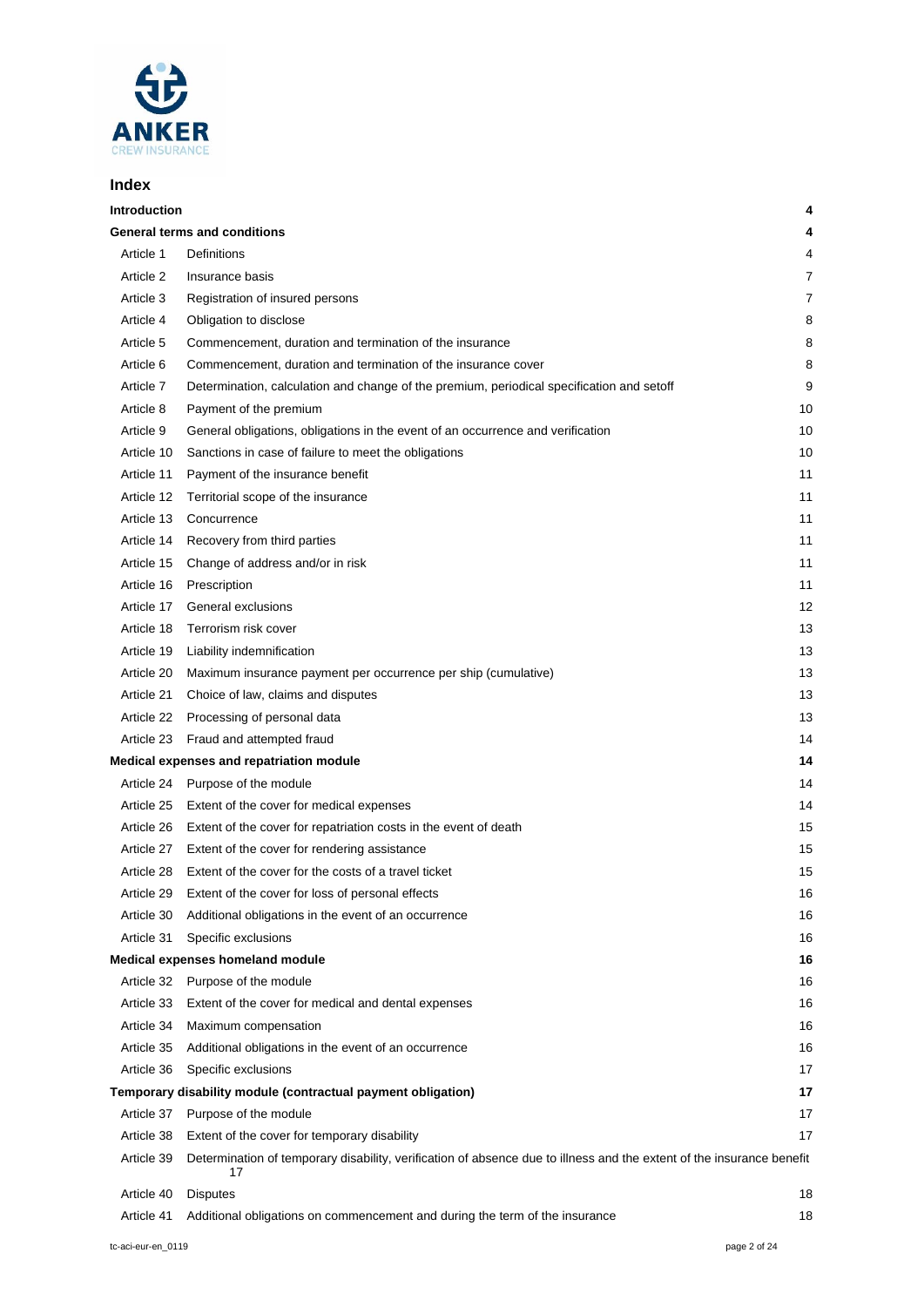

| Article 42                                                   | Additional obligations in the event of sickness                                                                                   | 19 |
|--------------------------------------------------------------|-----------------------------------------------------------------------------------------------------------------------------------|----|
| Article 43                                                   | Specific exclusions                                                                                                               | 19 |
| Permanent disability module                                  |                                                                                                                                   | 19 |
| Article 44                                                   | Purpose of the module                                                                                                             | 19 |
| Article 45                                                   | Extent of the cover for permanent disability                                                                                      | 20 |
| Article 46                                                   | Determination of permanent disability and extent of the insurance benefit                                                         | 20 |
| Article 47                                                   | <b>Disputes</b>                                                                                                                   | 20 |
| Article 48                                                   | Additional obligations in the event of permanent disability                                                                       | 20 |
| Article 49                                                   | Specific exclusion                                                                                                                | 20 |
| Permanent disability module (contractual payment obligation) |                                                                                                                                   | 20 |
| Article 50                                                   | Purpose of the module                                                                                                             | 20 |
| Article 51                                                   | Extent of the cover for a contractual payment obligation in the event of permanent disability or permanent<br>incapacity for work | 21 |
| Article 52                                                   | Determination of permanent disability or permanent incapacity for work and extent of the insurance benefit                        | 21 |
| Article 53                                                   | <b>Disputes</b>                                                                                                                   | 21 |
| Article 54                                                   | Payment of the insurance benefit                                                                                                  | 22 |
| Article 55                                                   | Additional obligations on commencement and during the term of the insurance                                                       | 22 |
| Article 56                                                   | Additional obligations in the event of permanent disability or permanent incapacity for work                                      | 22 |
| Article 57                                                   | Specific exclusions                                                                                                               | 23 |
|                                                              | Death in service module (contractual payment obligation)                                                                          | 23 |
| Article 58                                                   | Purpose of the module                                                                                                             | 23 |
| Article 59                                                   | Extent of the cover in case of death                                                                                              | 23 |
| Article 60                                                   | Additional obligations on commencement and during the term of the insurance                                                       | 23 |
| Article 61                                                   | Additional obligations in the event of death                                                                                      | 24 |
| Article 62                                                   | Specific exclusions                                                                                                               | 24 |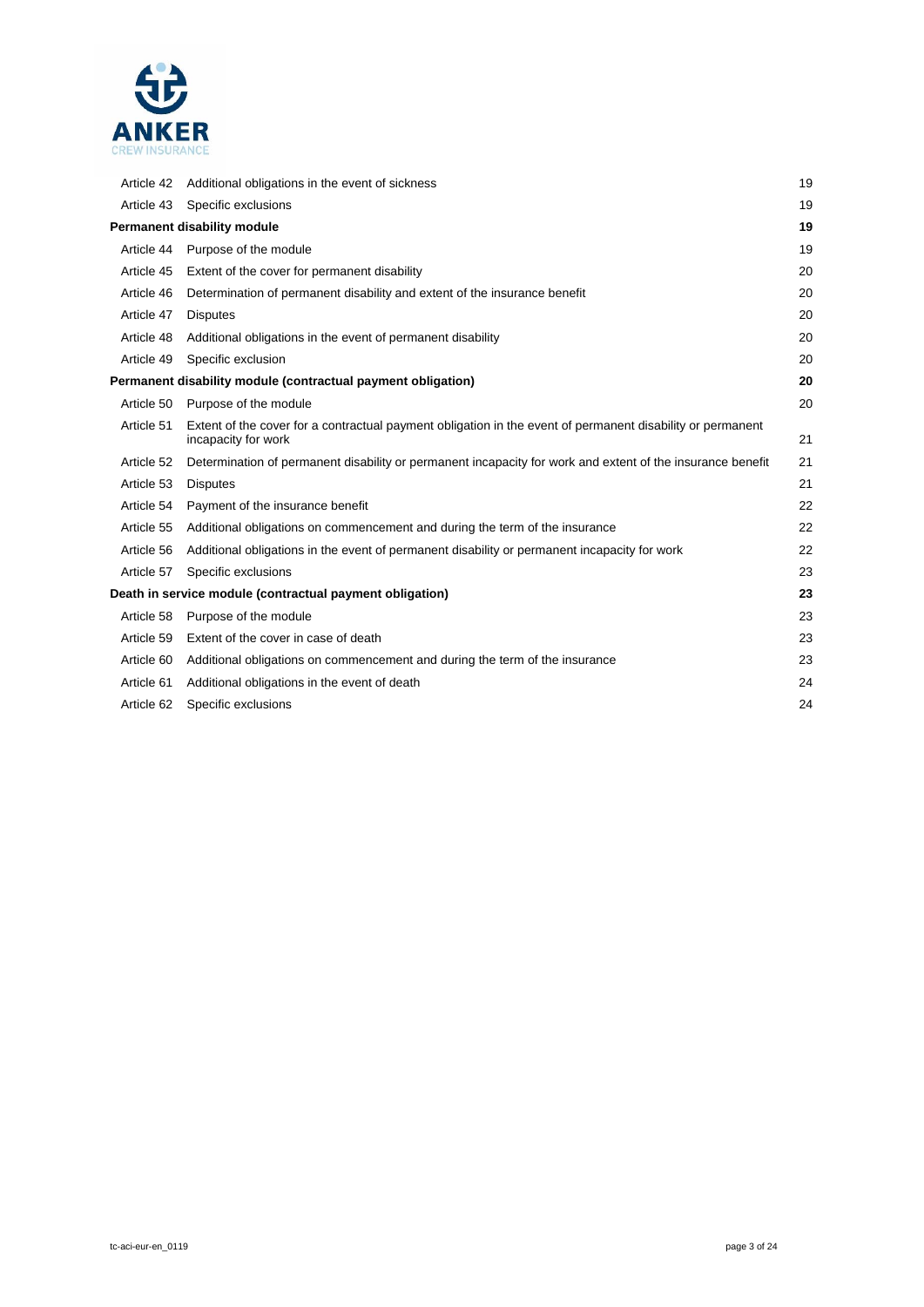

#### **Introduction**

The purpose of this insurance is to provide employers in the maritime service industry and/or shipowners with insurance against the (financial) consequences of occurrences affecting seafarers during the exercise of their duties.

These insurable occurrences are provided for here within insurance modules which can be taken out independently of each other (with the exception of the 'Medical expenses homeland' module. This module can only be taken out in combination with the 'Medical expenses and repatriation' module).

The following modules can be taken out:

- **Medical expenses and repatriation** module
- **Medical expenses homeland** module *(this module can only be taken out in combination with the abovementioned 'Medical expenses and repatriation' module*)
- **Temporary disability** module. This insurance module offers the policyholder the option to take out insurance against the temporary disability of the insured person due to an illness or an accident, or due to an illness and an accident\*
- **Permanent disability** module. This insurance module offers the policyholder the option to take out insurance against permanent disability of the insured persons due to an illness or an accident, or due to an illness and an accident\*
- **Contractual payment obligation in the event of permanent disability or permanent incapacity for work** of the insured persons whereby the policyholder has the option to take out insurance against permanent disability or permanent incapacity for work due to an illness or due to an accident, or due to an illness and an accident\*
- **Contractual payment obligation due to the Death in service** module. **the policy schedule expressly sets out the applicable insurance cover.**

The terms and conditions of these modules will only apply if the policy schedule expressly provides that the module in question has been included under the insurance policy.

The policyholder is exclusively entitled to an insurance payment and this payment will be exclusively made to the policyholder.

## **General terms and conditions**

#### **Applicability and clause precedence**

These General terms and conditions are applicable to the entire insurance contract. With respect to the execution of this insurance, the clauses take precedence over the stipulations in the Modules and the stipulations in the Modules take precedence over the General terms and conditions.

#### **Article 1 Definitions**

In these terms and conditions the following words shall have the following meanings:

#### **1.1 Emergency Centre**

The body contracted by Anker to provide assistance as specified in Article 27 herein. The contact details of this emergency centre are incorporated in the Claims Procedure.

#### **1.2 A.M.A. guide**

Guides to the Evaluation of Permanent Impairment. This is a publication of the American Medical Association (A.M.A.) providing precise criteria in general use for establishing disability. Anker will apply the latest edition of this A.M.A. guide, which is applicable at the time of notification of the claim.

#### **1.3 Physician**

A medical practitioner legally authorized at the treatment location to practise medicine and who is generally recognised as such by the official, legally competent authorities.

#### **1.4 Permanent incapacity for work**

Permanent incapacity for work will only be found if there are disorders which can be objectively established on medical grounds in relation to an illness and/or an accident which fully or partially incapacitates the insured person from carrying out the work agreed between him or her and the policyholder and where there is no prospect of recovery. In this respect the occupational activities which may generally and reasonably be expected from him or her are taken as a basis. The opportunities for sheltered employment and circumstances and a shift in duties within the insured person's profession and/or company will also be given due consideration, to the extent that this may be required in all reasonableness from the policyholder and the insured person in view of the circumstances and the situation.

#### **1.5 Permanent disability**

Permanent total or partial loss or loss of the function of any part of the body or organ (or a part thereof).

### **1.6 Relatives by blood or affinity**

These refer to:

### **Consanguinity in the first degree**

a. parents and adoptive parents

## b. children and adopted children.

#### **Consanguinity in the second degree**

- a. grandparents
- b. grandchildren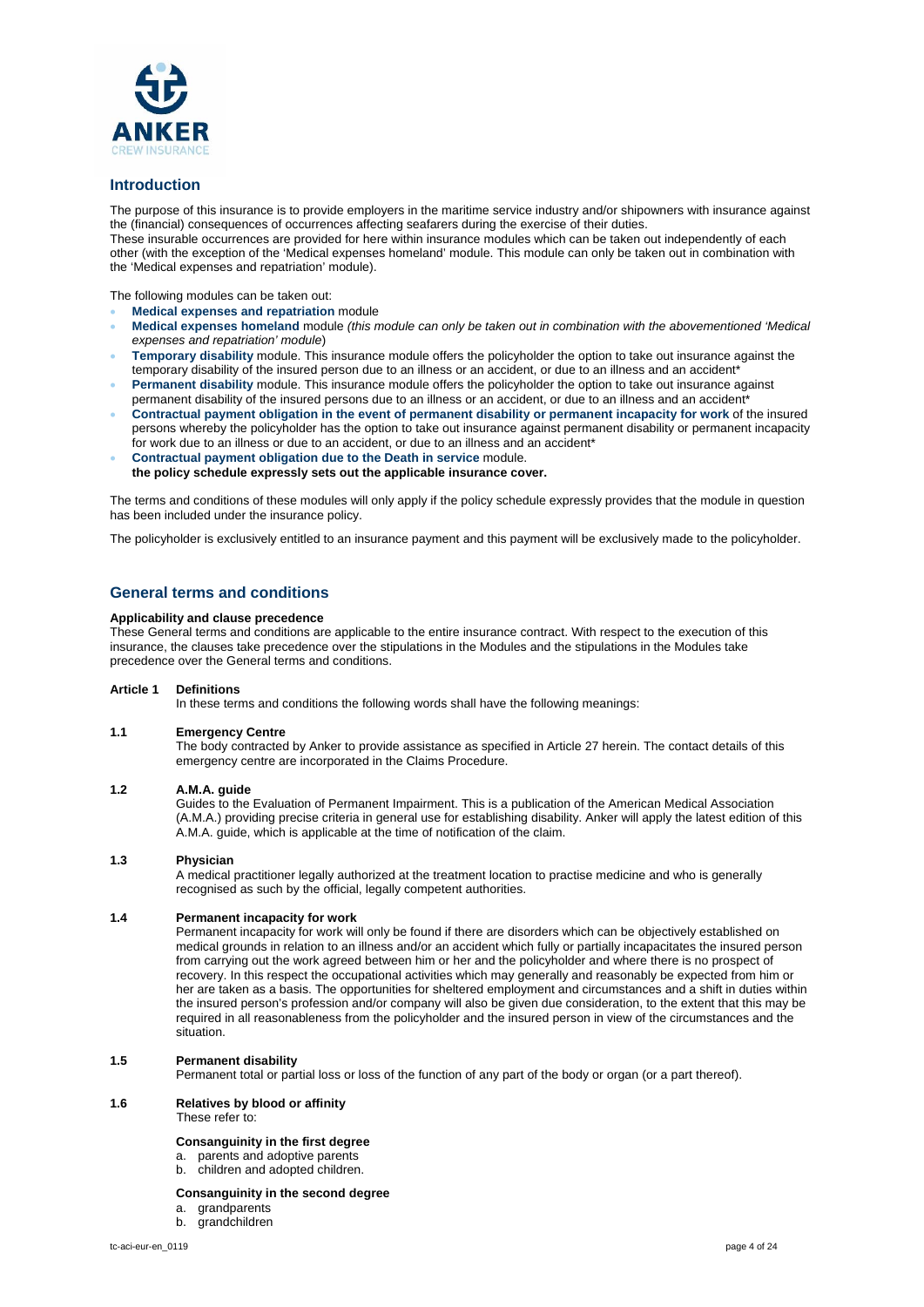

#### c. brothers and sisters.

#### **Affinity in the first degree**

- a. parents-in-law and adoptive parents-in-law
- b. children and adopted children of the life partner
- c. the life partner of children and of adopted children.

#### **Affinity in the second degree**

- a. the grandparents of the life partner
- b. the grandchildren of the life partner
- c. the brothers and sisters of the life partner.

#### **1.7 Claims Procedure**

A document containing instructions for reporting an occurrence and obligations in the event of an occurrence. This document forms a part of this contract of insurance and is issued along with the policy and the policy terms and conditions.

#### **1.8 Clause**

A stipulation used for addition to or restriction of these policy terms and conditions.

#### **1.9 Collective Bargaining Agreement**

A compilation of agreements between the employers or their representatives and the representatives of the employees. The collective bargaining agreement constitutes an addition to the individual employment contract concluded between employer and employee.

#### **1.10 Contractual payment obligation in the event of permanent disability or permanent incapacity for work**

The obligation to pay which the policyholder in his capacity as employer and/or shipowner has with respect to the insured person in the event of permanent disability or permanent incapacity for work, pursuant to the collective bargaining agreement or agreements specified in the policy schedule and/or another agreement or other agreements explicitly referred to in the policy schedule.

#### **1.11 Contractual payment obligation in the event of death**

The obligation to pay which the policyholder in his capacity as employer and/or shipowner has with respect to the insured person in the event of death, pursuant to the collective bargaining agreement or agreements specified in the policy schedule and/or another agreement or other agreements explicitly referred to in the policy schedule.

#### **1.12 Contractual payment obligation in the event of temporary incapacity for work (absence due to illness)**  The obligation to pay which the policyholder in his capacity as employer and/or shipowner has with respect to the insured person in the event of temporary incapacity for work (absence due to illness), pursuant to the collective bargaining agreement or agreements specified in the policy schedule and/or another agreement or other agreements explicitly referred to in the policy schedule.

#### **1.13 Deductible**

The amount of insured loss to be borne by the policyholder which will not be compensated by Anker.

#### **1.14 Deductible period**

A period specified in the policy schedule, the waiting period, during which the policyholder is not entitled to receive any insurance benefit under this insurance policy. The deductible period commences on the day on which the insured person receives medical treatment from a physician and this physician issues a statement of incapacity for work. If the physician issues a certificate attesting to the fact that the insured person was unfit for work on board ship as of an earlier date, the deductible period will commence on the date specified by the physician. If periods of incapacity for work by the same cause occur consecutively at intervals of less than four weeks, Anker will count the deductible period only once.

#### **1.15 Occurrence**

An incident or a series of incidents that for the policyholder could give rise to a claim for insurance benefit and/or provision of services by Anker, and which were not specifically foreseen by Anker or the policyholder at the time of the commencement of this insurance policy and the cover thereof as to whether, how or when they would occur or the amount of claim for insurance benefit and/or provision of services they would lead to or could have led to in the normal course of events.

#### **1.16 Medical treatment**

Treatment given in accordance with generally recognized medical standards by a physician who or institution which is locally recognized as being legally authorized to practise medicine and generally recognized as such by the official, legally competent authorities.

#### **1.17 Medical expenses**

The necessary medical expenses incurred by:

- a. physicians' fees and the treatment, examination and medicine and dressings prescribed by them
- b. paramedics' fees and the treatment, examination and medicine and dressings prescribed by them
- c. admission to and nursing in a hospital or rehabilitation centre
- d. patient transport by ambulance, airplane, boat, taxi or other suitable means of conveyance, both to and from the nearest hospital or the place where treatment will take place
- e. first prosthesis and forearm or underarm crutches.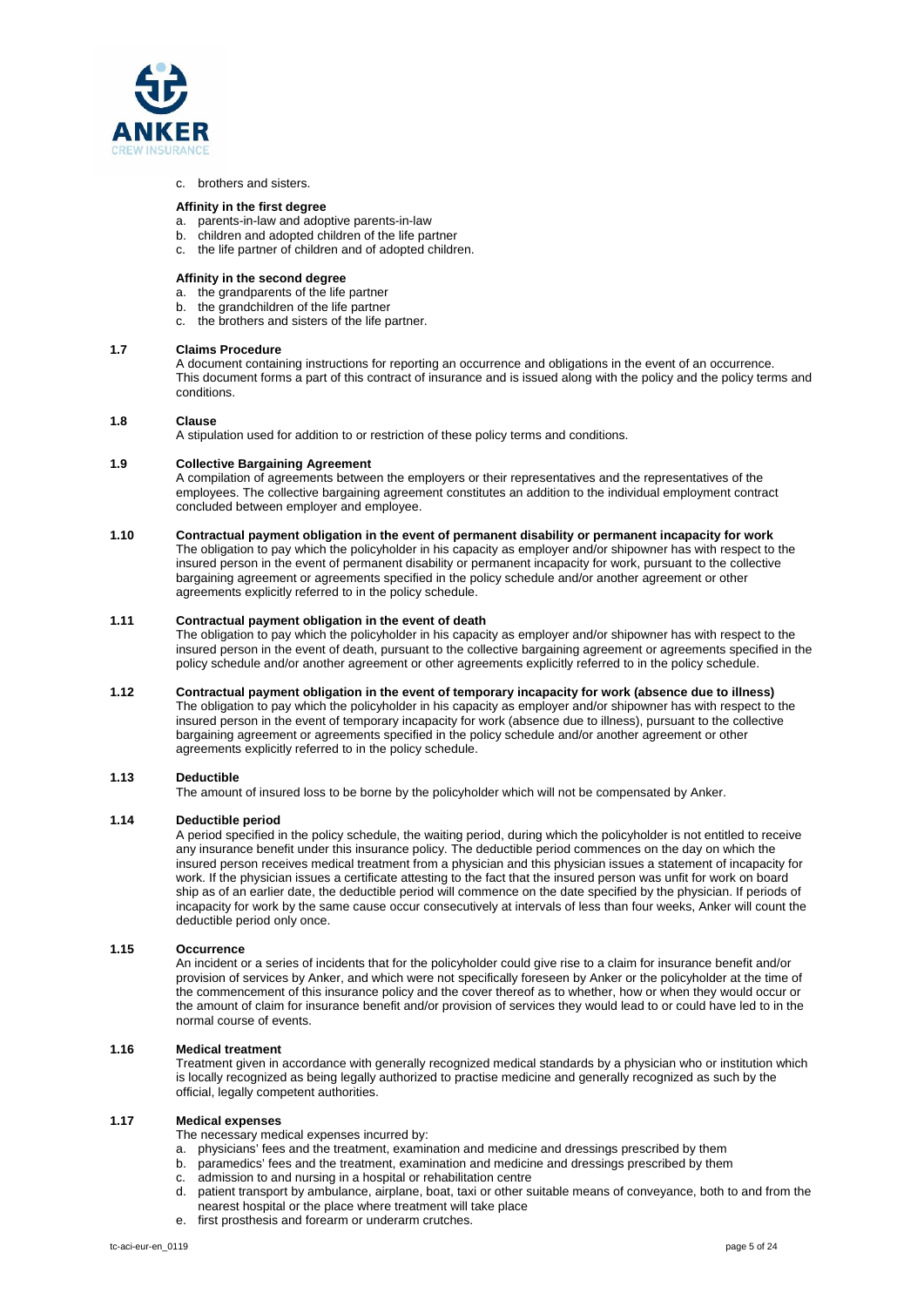

#### **1.18 Medicine**

A chemical substance or a compound of chemical substances with an intended pharmacological, immunological or metabolic effect on the human body and which has exclusively been prescribed in a prescription issued by a physician. This medicine may only be prepared and/or supplied by an official, legally authorized body.

#### **1.19 Individual employment contract**

An agreement concluded in writing between the employer and the employee setting out the terms of employment both parties bound themselves to.

#### **1.20 Annual salary**

The yearly salary contractually agreed by the policyholder with the insured person.

## **1.21 Calendar year**

The period from 1 January up to and including 31 December of any year.

#### **1.22 Children**

The unmarried children and adopted children of the insured person living at home, including foster children and stepchildren, and the children studying and living away from home, up to the age of 18. If another age is specified in the collective bargaining agreement or agreements and/or another agreement or other agreements explicitly referred to in the policy schedule, Anker will apply that age.

#### **1.23 Life partner**

The spouse of the insured person or the person with whom he or she lives permanently.

#### **1.24 Medical advisor**

A physician working at the instruction of Anker and proving Anker with independent and expert advice on the temporary and permanent incapacity for work or permanent disability of the insured person.

#### **1.25 Accident**

A sudden, unexpected and unintended violent external impact to the body of the insured person which is the direct and exclusive cause of an injury which is objectively established on medical grounds. The term 'accident' also refers to:

- a. acute poisoning caused by the sudden and unintended inhalation and/or swallowing of gases, fumes, liquid or solid substances, except for poisoning resulting from the use of medicine, alcoholic, narcotics or stimulants, and other than swallowing allergens
- b. infection by germs (pathogenic organisms) or an allergic reaction if this infection or reaction is directly and exclusively caused by unintentionally falling into water or any other substance, or is caused by entering this water or substance in an attempt to save people, animals or property
- c. the unintended and sudden inhalation and/or swallowing of substances or objects into the digestive tract or the respiratory tracts, or their introduction to the eyes or the ears leading to internal injury, except for the entry of germs or allergens
- d. asphyxiation, drowning, freezing, sunburn, sunstroke and heat stroke
- exhaustion, starvation and dehydration caused by unforeseen circumstances
- f. wound infection or blood poisoning caused by the entry of germs as a direct and exclusive consequence of an injury caused by an insured accident
- g. complication or worsening of the accident injury directly and exclusively caused by first aid or by the medical treatment made necessary as a result of the accident
- h. muscle strain, blistering, wrenching, dislocation, straining and spraining, if these injuries have been caused suddenly and on condition that the nature and location thereof can be objectively established on medical grounds.

#### **1.26 Hospitalization**

Admission for longer than 24 hours into a hospital or rehabilitation centre, if and for as long as nursing care, examination and/or treatment has to be offered on medical grounds.

#### **1.27 Paramedics**

Persons practising a profession related to medicine and who are legally authorized to do so at the place of treatment and who are generally recognized as such by the official, legally competent authorities. For the purpose of these terms and conditions, paramedics are also defined as: physiotherapists, manual therapists and speech therapists.

#### **1.28 Occupational rehabilitation**

The process, including underlying activities and measurements, aimed at the occupational rehabilitation of the insured person unfit for work.

#### **1.29 Repatriation**

The transport of the insured person when injured or suffering from a disease or of his or her mortal remains to his or her homeland.

#### **1.30 Rehabilitation centre**

A centre for treatment during or after an illness and/or accident which is authorized at the place of treatment and which is generally recognized as such by the official, legally competent authorities. The treatment must aim to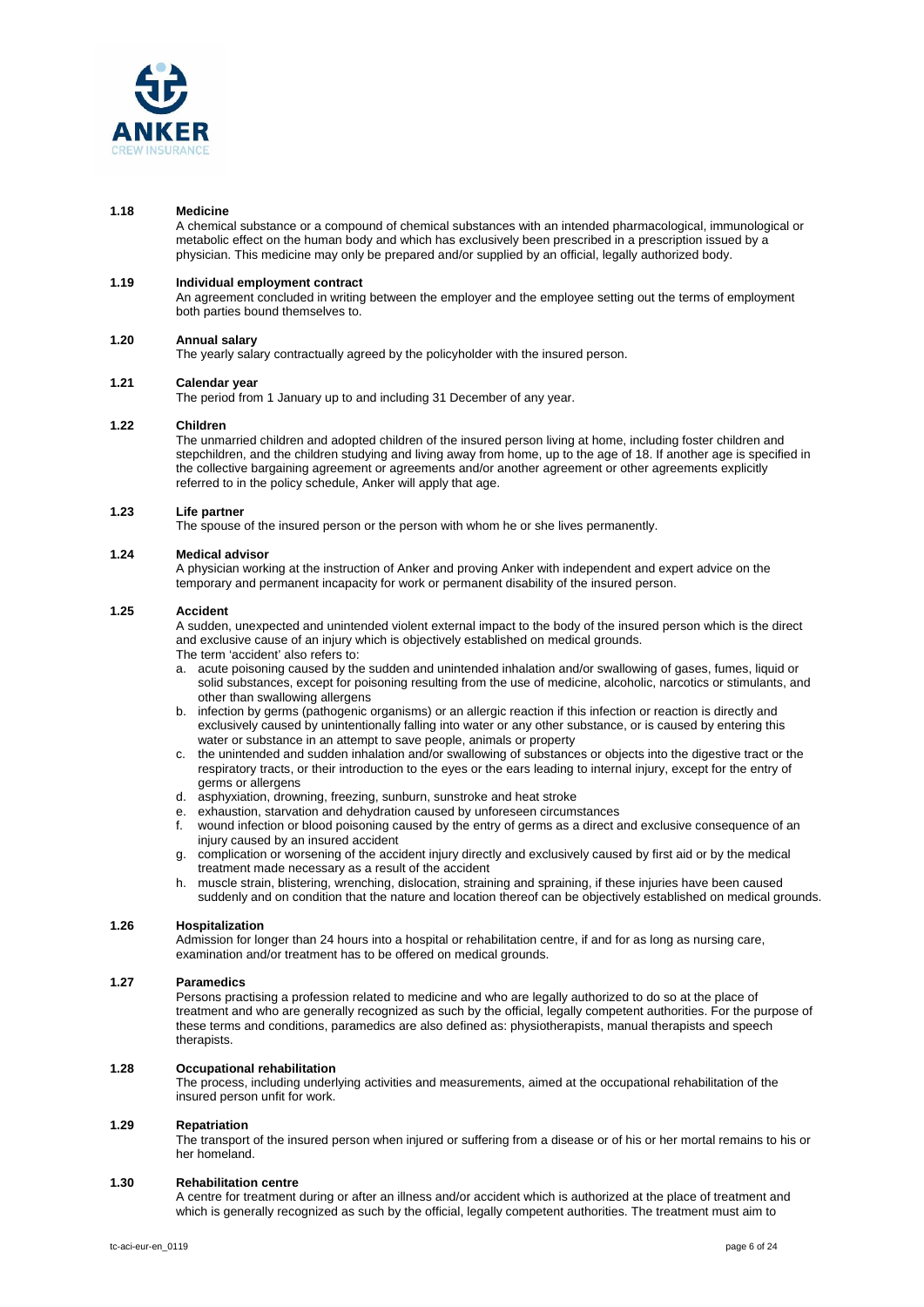

prevent, reduce or overcome a disability caused by disorders or impairments in mobility, or a disability caused by a central nervous disorder leading to loss of the power of speech function, cognition or behavioural restrictions.

#### **1.31 Dental expenses**

The necessary medical expenses incurred to cover the fees of physicians and dentists for dental examinations and treatment to the natural teeth and the prescribed medicine, dental aids and the X-rays needed for this treatment.

#### **1.32 Homeland**

The country where the insured person has his or her domicile or the country where he or she is registered as a resident.

#### **1.33 Temporary disability**

A temporary disability is exclusively found if there are disorders that can be objectively established on medical grounds in relation to an illness and/or an accident, which incapacitates the insured person from carrying out the work agreed between him or her and the policyholder and where there remains the prospect of recovery to resume these agreed activities on board. The foregoing concerns the occupational activities which generally and reasonably may be expected from the insured person. The opportunities for sheltered employment and circumstances and an alteration in the duties expected within the insured person's profession and/or company will also be given due consideration, to the extent that this may be expected in all reasonableness from the policyholder and the insured person in view of the circumstances and the situation.

#### **1.34 Insurer**

Anker Insurance Company n.v., having its registered office at Paterswoldseweg 812 at 9728 BM Groningen, in these policy conditions referred to as 'Anker'. Anker is registered with the Netherlands Authority for the Financial Markets (AFM: *Autoriteit Financiële Markten*) under number 12000661 and is authorized by *De Nederlandsche Bank* (DNB, the central bank of the Netherlands). For further information about Anker, please visit www.afm.nl and www.dnb.nl.

#### **1.35 Insured person**

- a. The seafarer employed by the policyholder who for a specific period performs work in return for payment of wages or salary on the basis of an employment contract.
- b. If the policyholder is the shipowner and hires in seafarers with whom he has not entered into an employment contract, for example via an agency, these seafarers will also be insured, on condition that they are registered in accordance with Articles 3 and 7 herein and the policyholder pays the insurance premium for these seafarers.

#### **1.36 Policyholder**

The employer and/or the shipowner who has entered into a contract of insurance with Anker.

#### **1.37 Occupational and work-related illness and accident**

- An illness and/or accident directly related to the performance by the insured person of the work agreed between him or her and the policyholder
- b. where a collective bargaining agreement or agreements specified in the policy schedule and/or another agreement or other agreements explicitly referred to in the policy schedule include a definition of occupational or work-related illness and/or accident, Anker will apply this definition
- c. the stipulations in b. hereinabove do not apply to the 'Permanent disability' module.

#### **1.38 Seafarer**

A person employed or engaged on a contract basis or who carries out work in any capacity on board ship.

#### **1.39 Hospital**

An institution for the nursing, examination and treatment of patients and/or injured persons, which is generally recognized as such by the official, legally competent authorities.

#### **1.40 Patient transport**

Transportation required for medical reasons of an ill or injured person other than by public transport.

#### **1.41 Illness**

Every process in the organism due to harmful external or internal influences other than an accident, which causes changes in the quantitative or qualitative effect of cells or tissues, as a result of which the functional balance of body and/or is disturbed and a response to restore this (or to find a new) equilibrium is required.

#### **Article 2 Insurance basis**

The insurance is based on:

- a. the completed and signed application form as well as any statements, data and documents provided for this purpose separately by or on behalf of the policyholder
- b. the policy schedule, including any accompanying clause sheets
- c. the terms and conditions herein
- d. the Claims Procedure.

### **Article 3 Registration of insured persons**

**3.1** a. The policyholder is obliged to provide a list of the seafarers to be insured and the information requested by Anker on the commencement date of the insurance policy and at the beginning of each calendar year and/or at each agreed period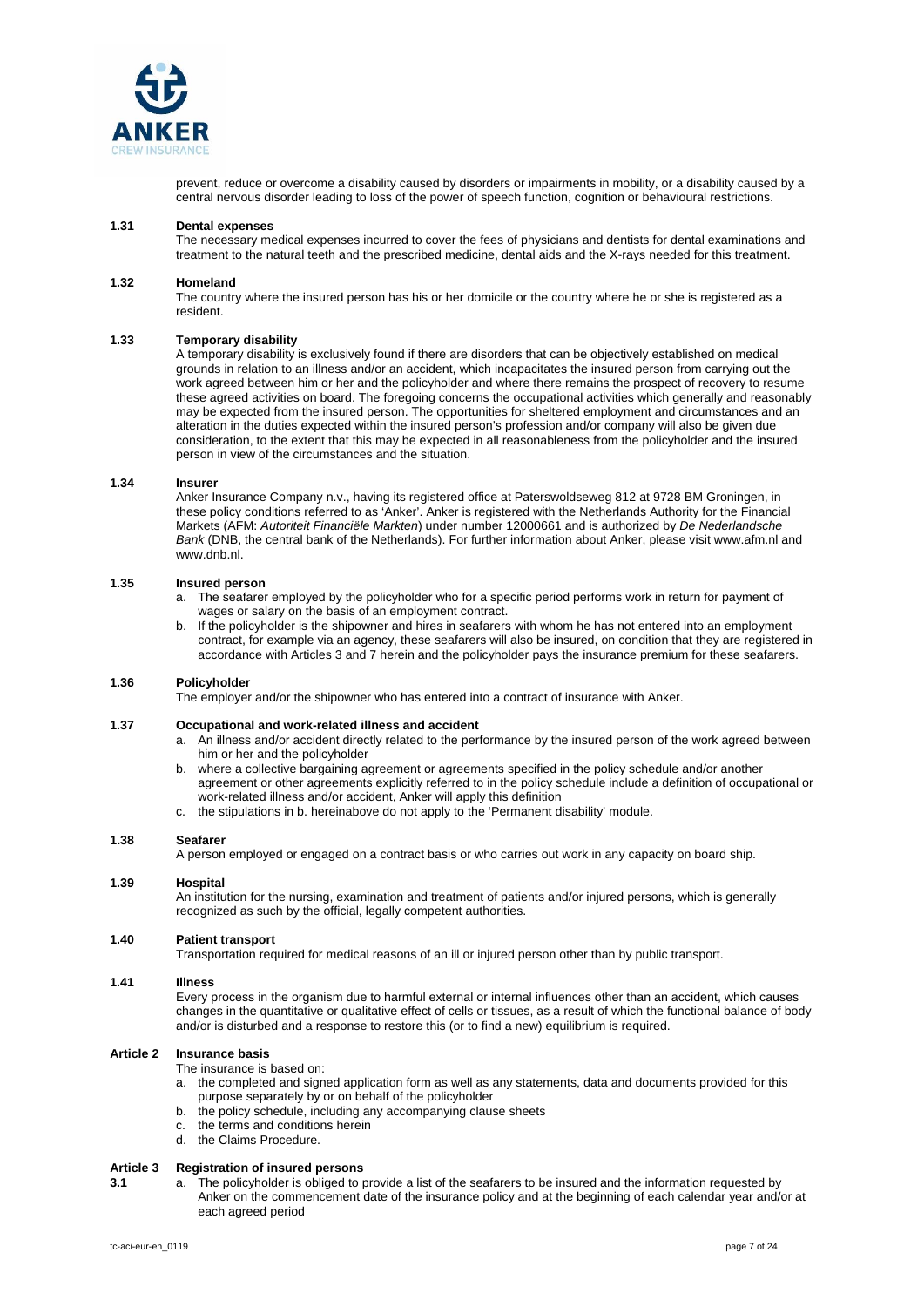

- b. If the policyholder as shipowner hires in seafarers with whom he has not entered into an contract of employment, for example via an agency, but for whom he does wish to take out an insurance policy, the policyholder needs to register these seafarers and provide information about their wages and/or salary.
- **3.2** At the start of each calendar year and/or each agreed period, the policyholder is obliged to provide a summary of the current file for each insured person over the preceding year and/or each agreed period, as well as the information requested by Anker for each insured person.
- **3.3** Registered seafarers to be covered by the insurance policy, up to and including the age of 69, who are in good health and in possession of a valid medical certificate attesting their fitness to be employed on a seagoing ship or a certificate deemed by Anker to be of comparable effect, are considered by Anker as insured persons without any further underwriting. The certificate of fitness must have been issued for a minimum period in which the insured person is on board the ship and has been registered in the muster roll or crew list.
- **3.4** If the seafarer to be covered by the insurance policy is aged 70 or above when signing on, the policyholder must inform Anker thereof before signing on this seafarer. Anker may extend insurance cover for the seafarer against an adjusted insurance premium and/or under modified insurance conditions, or exclude the seafarer in question completely from any insurance cover.
- **3.5** Anker is entitled to verify by means of an audit carried out at the policyholder whether the policyholder complies with the notification requirement and the obligation to provide information. The policyholder is obliged to render his full cooperation to this audit and to allow inspection of all the information and data necessary for that purpose.
- **3.6** If the policyholder fails to meet the notification requirement and the obligation to provide information described under this Article, the seafarer in question will not be considered as an insured person. The policyholder will not be able to rely on this insurance policy for the seafarer in question and cannot derive any rights from it. If Anker discovers when carrying out its audit that the policyholder has failed to comply with the notification requirement and the obligation to provide information, the policyholder will be obliged to refund any insurance payments already made by Anker for any non-registered seafarer within thirty days.

#### **Article 4 Obligation to disclose**

- **4.1** Prior to and during the term of this contract of insurance, the policyholder is obliged to answer any questions raised by Anker fully and truthfully, including the questions asked in the application/registration form.
- **4.2** If the policyholder fails to meet the obligation to disclose referred to in article 4.1 herein and the notification requirement and obligation to provide information referred to in article 3 herein, this can result in an insurance payment being refused, limited and/or partially being reclaimed. Anker also retains the right to alter the premium required, or to alter the premium with retroactive effect.
- **4.3** If the policyholder has acted with the deliberate intention to deceive Anker, or if Anker would not have granted the insurance cover when it would have been aware of the true state of affairs, Anker can terminate the insurance.

#### **Article 5 Commencement, duration and termination of the insurance**

- **5.1 5.1 The insurance commences on the date stated in the policy schedule.<br><b>5.2 The insurance is taken out for the current calendar year and the follow**
- **5.2** The insurance is taken out for the current calendar year and the following calendar year and, unless notice is given, will thereafter be tacitly renewed from year to year.
- **5.3** Both the policyholder and Anker can terminate the contract of insurance with effect from the contract expiry date, with due regard to a notice period of two calendar months. After the first renewal, the policyholder may terminate the contract of insurance at any time, provided that a notice period of one month is observed.
- **5.4** The insurance ends by written notice of termination by Anker:
	- a. if the policyholder fails to pay the premium payable on time or refuses to pay this premium; however, only if Anker has in vain demanded payment of the premium from the policyholder following expiry of the premium due date.
	- b. if the policyholder has failed to meet the disclosure obligation when taking out the insurance policy or when registering the insured person for insurance cover and the policyholder has in this respect acted with the deliberate intention to deceive Anker, or if Anker would not have effected the insurance had it been aware of the true state of affairs.
	- c. if, with respect to the periodic reports or the notification of a loss-causing occurrence, the policyholder deliberately misrepresents the facts and/or gives a false or incorrect report and has in this respect acted with the deliberate intention to deceive Anker.
	- d. if Anker uses its right to terminate the insurance in the case of a change in risk as provided in Article 15.3 herein, or in the case of a change to the contractual payment obligation as set out in Articles 41.2 and 55.2 herein.
	- The contract of insurance terminates on the date specified in the letter of notice.
- **5.5** The insurance policy ends by written notice of termination by the policyholder:
	- a. if the policyholder does not agree to the written notification of Anker concerning a change to the premium and/or conditions at the expense of the policyholder, as set out in Articles 7.7, 15.3, 41.2 and 55.2 herein
	- b. if Anker evokes its rights to adjust the policy because of non-compliance by the policyholder with the disclosure obligation when taking out the insurance or when registering the insured person for insurance cover.
	- c. if the policyholder does not agree to an increase of premium of more than 25% pursuant to Article 7.6.b herein.
	- d. if the policyholder does no longer have an insured interest, for instance, when the policyholder does no longer employ any seafarers and/or when the insured ships have been sold. The policyholder is obliged to cancel the insurance policy within one month after the insured interest has ended and to provide Anker with evidence thereof at Anker's request. The insurance shall end on the day that the insured interest has ceased to exist. The insurance terminates on the date specified in the articles in question.
- **5.6** The contract of insurance ends automatically on the date:
	- a. of termination, dissolution, winding-up, discontinuation or transfer of the policyholder's company
	- b. on which the policyholder is declared bankrupt or is granted a moratorium on payments or debt rescheduling.

## **Article 6 Commencement, duration and termination of the insurance cover**

Within the term of validity of the insurance the following applies with respect to the cover of an insured person: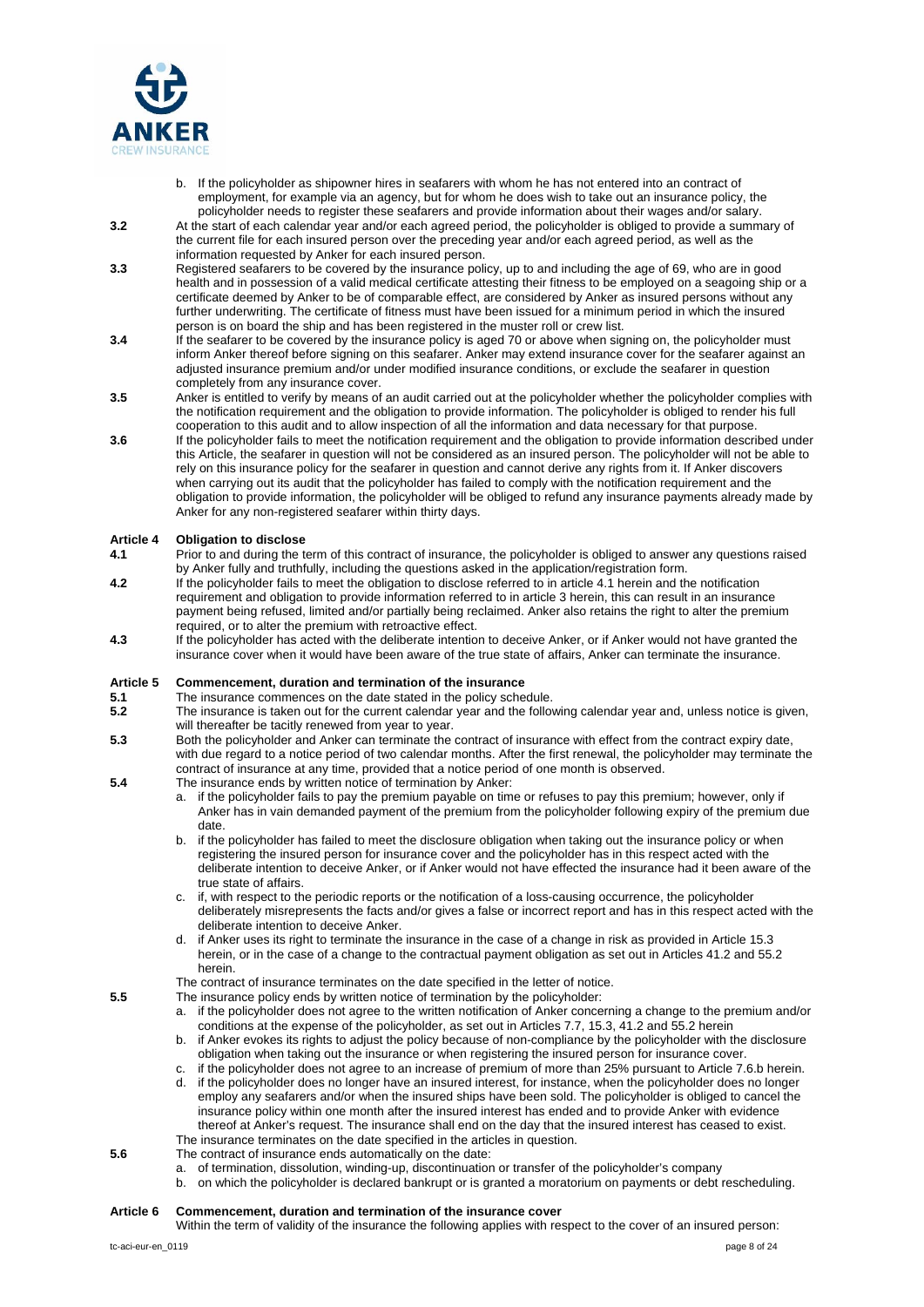

- **6.1** The insurance cover of an insured person commences on the date on which he or she is deemed to board the ship and he or she has been registered in the muster roll or crew list.
- **6.2** The insurance cover of an insured person ends on the date on which:
	- a. the insured person is relieved of his or her duties on board or ceases his or her duties at the next port of call b. the insurance ends.
- **6.3** The period of travel from the home address of an insured person directly to the ship or from the ship directly to the home address is included within the policy up to a maximum of 48 hours. When the travel time has taken longer, but the policyholder can prove that the journey has been made directly, according to the fastest standard route and without any unnecessary intermediate stops, the whole journey will be included under the policy.
- **6.4** The insurance covers occurrences during the term of the insurance and the duration of the cover and which are also reported to Anker in writing during the term of the insurance. From the foregoing it follows that any claims or circumstances reported to Anker after the termination of the insurance are not covered by the insurance policy.

#### **Article 7 Determination, calculation and change of the premium, periodical specification and setoff 7.1 Premium calculation**

- a. The premium specified in the policy schedule constitutes an advance premium. At the commencement of insurance Anker calculates the advance premium based on the data provided by the policyholder prior to the commencement date.
- b. At the beginning of each agreed period Anker will calculate the advance premium for that agreed period on the basis of the data over the previous calendar year and/or the agreed period. If no new advance premium is determined on the date of renewal of the policy, the policyholder must pay the advance premium as determined previously. Anker will set off this advance premium against the new advance premium as soon as a new premium has been determined.
- c. The policyholder owes a premium for each additional insured person from the date of signing on until the date of signing off. Setoff of the premium due will only take place at the periodical setoff.

#### **7.2 Periodical specification**

Without delay, but at the latest within two months of the expiry of the policy year and/or the agreed period, the policyholder is obliged to provide a specification of:

- a. a current record of all insured persons over the previous policy year and/or the agreed period, as well as the information requested by Anker for each insured person over the previous policy year and/or the agreed period
- b. a record of all insured persons as at 1 January of the new calendar year and/or on commencement of the agreed period, as well as the information requested by Anker for each insured person at the beginning of the new calendar year and/or the agreed period.

At Anker's request, the policyholder is obliged to provide Anker with further specification by submitting the (collective) wage and salary bill and/or the return made to the Tax Authorities and to have the aforementioned statement verified by an accountant or chartered accountant. The costs thereof will be borne by the policyholder.

### **7.3 Sanctions in case of failure to provide a periodical specification (in time)**

If Anker does not receive the record or records described in Article 7.2 herein within the stipulated two-month period, Anker is entitled to increase the premium by 25% as of the new policy year and/or the agreed period.

## **7.4 Sanctions for providing an incorrect periodical specification**

- a. The policyholder cannot derive any rights from this insurance if he provides an incomplete or incorrect periodical specification and if Anker is prejudiced as a result thereof. Anker will be entitled to reclaim the insurance payments already made to the policyholder.
- b. If, when a notification of claim is submitted, Anker establishes that it concerns a seafarer who has not been registered in accordance with Articles 3 and 7 herein and who was employed at the beginning of the previous calendar year and/or the agreed period, the seafarer in question will not be considered to be an insured person. The policyholder cannot derive any rights from this insurance for the seafarer in question. If, when carrying out its audit, Anker discovers that the policyholder has failed to comply with the notification requirement and the obligation to provide information, the policyholder will be obliged to repay the insurance payments already made by Anker for the non-registered seafarer within thirty days.

### **7.5 Adjustment setoff**

- a. On the basis of the actual information provided for the previous calendar year and/or the agreed period, Anker will determine the final premium over the previous calendar year and/or the agreed period and will set off the premium against the advance premium over that calendar year and/or the agreed period.
- b. Anker will recalculate the advance premium and set this premium off against the advance premium paid on the basis of the information as at 1 January of the new calendar year and/or on commencement of the agreed period and on the basis of the claim amounts specified in Article 7.6.a herein.

### **7.6 Change in premium basis**

- a. Anker is entitled to alter the premium basis according to the actual realised loss figures over the previous three calendar years. This new premium basis will be backdated to 1 January of the new calendar year.
- b. If the alteration constitutes an increase in the premium of more than 25%, the policyholder will have the right to terminate the insurance. The policyholder will be notified of this alteration in writing and will be deemed to have agreed thereto unless he cancels the insurance in writing within thirty days of receiving written notification of the alteration in question from Anker. In that case the insurance will end on the first day of the month following the month that Anker receives written cancellation from the policyholder. The increase in premium will be limited to 25% until the termination date.

## **7.7 En-bloc change to the premium and/or policy conditions**

- a. Anker is entitled to alter the premium basis and/or the policy conditions en bloc on an interim basis and to alter the insurance accordingly. Anker will notify the policyholder of the change in writing. The policyholder will be deemed to have agreed thereto unless he terminates the insurance in writing within thirty days of receiving the written notification of Anker concerning the change. The insurance ends on the date on which the change comes into effect.
- b. This right to terminate the insurance by the policyholder does not apply if:
- the change to the premium and/or the policy conditions arise from statutory regulation and/or regulatory act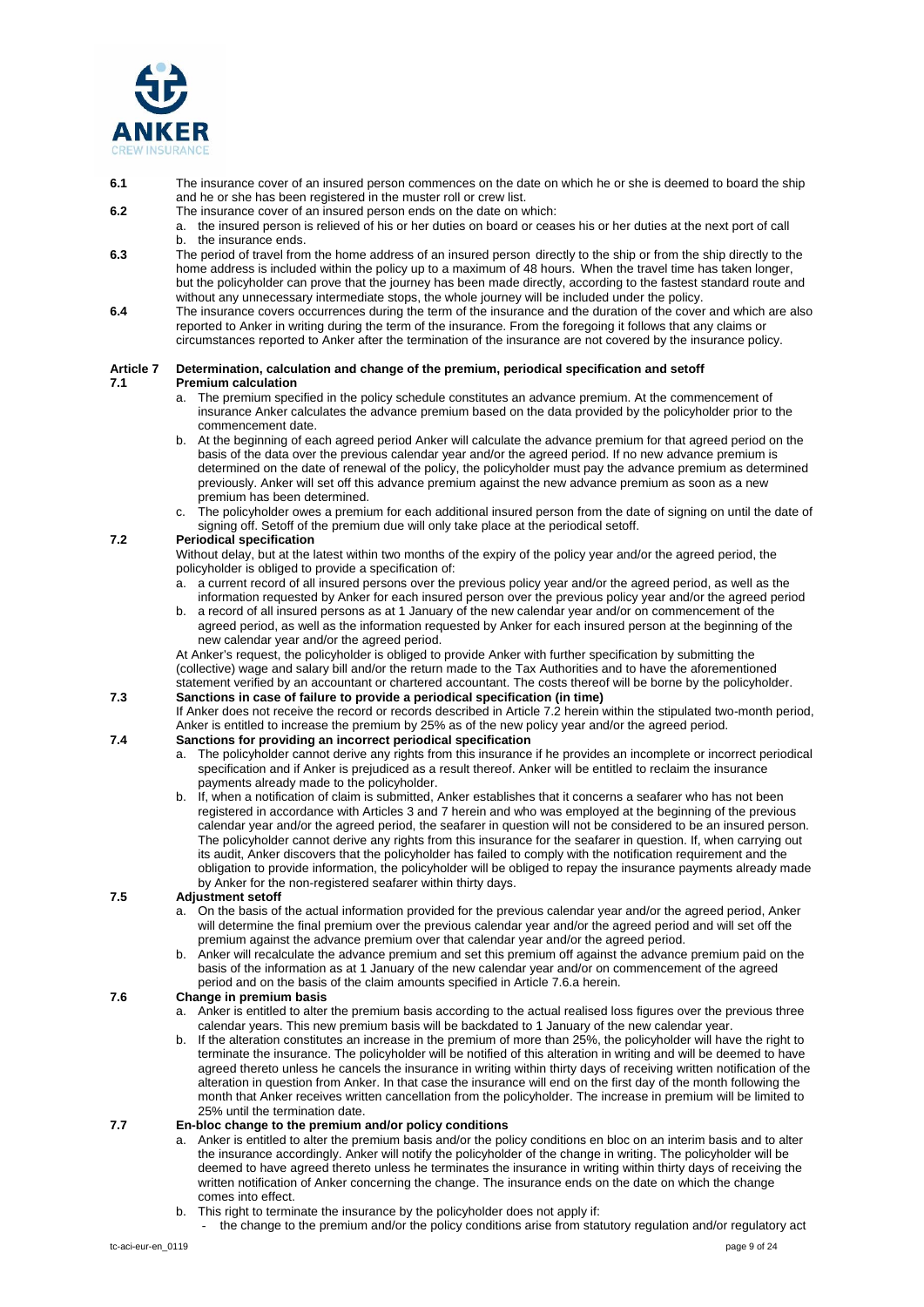

the change constitutes a reduction in the premium and/or an extension of the cover for the policyholder.

#### **Article 8 Payment of the premium**

- **8.1** The premium is payable by the policyholder on the premium due date. If the policyholder fails to pay the amount due in time, the insurance cover will be suspended. Anker will suspend cover 14 days after it demands payment in writing from the policyholder after the due date and full payment has not been received. The suspension has retroactive effect to the first day of the period over which the premium was payable.
- **8.2** The policyholder remains obliged to pay the premium, the charges and any tax applicable to the premium. The cover will resume on the date following the date on which payment is received by Anker.
- **8.3** All judicial and extrajudicial costs incurred by Anker for collection of overdue premium and the statutory interest relating thereto shall be borne by the policyholder.
- **8.4** Except for termination of the insurance by Anker for intent to deceive, the premium paid will be refunded on a pro rata basis for interim termination of the insurance.

## **Article 9 General obligations, obligations in the event of an occurrence and verification**

## **9.1 Obligation to limit the loss**

The policyholder and the insured persons are obliged to do or refrain from doing everything necessary to prevent the risk that a loss-causing occurrence arises and to limit the consequences of a loss-causing occurrence as much as possible. In this context the policyholder and the insured persons are in any event obliged to observe the applicable legislation and regulations.

### **9.2 Notice of claim obligation**

The policyholder is obliged to notify Anker in writing of an occurrence which could lead to a payment obligation and/or provision of services on the part of Anker as soon as possible, and within 48 hours.

#### **9.3 Loss information obligation**

- a. The policyholder and the insured person are obliged to provide Anker and/or the medical and other experts to be appointed by it as soon as possible with all information, powers of attorney and documents Anker requires to be able to assess its obligation to make an insurance payment or to render services.
- b. The policyholder and the insured person are obliged to provide Anker with a truthfully completed and signed claim form as soon as possible.
- c. With regard to the insured person, the policyholder is obliged to provide Anker with a copy of the medical certificate attesting fitness for duties at sea or another certificate of comparable effect in Anker's opinion, a copy of the muster roll or the crew list, respectively, the collective bargaining agreement or agreements and/or another agreement or other agreements specified in the policy schedule, and the relevant individual employment contract.
- d. The policyholder is obliged to provide Anker with all required documents and information in either Dutch or English.
- e. The policyholder and the insured person are obliged to inform Anker whether there are any other insurance policies and/or provisions or social security benefits which also provide the policyholder and/or the insured person with a benefit or payment by reason of the insured occurrence.
- f. The policyholder is obliged to inform Anker whether the insured person for whom the policyholder applies for or receives an insurance payment has been placed in pre-trial detention or has been or will be detained in a forensic hospital under a state hospital order.
- g. The policyholder is obliged to inform Anker if the damage/loss for which the policyholder requests an insurance payment was caused by the fault or actions of another person.
- h. The policyholder is obliged to inform Anker if the employment of the insured person for whom the policyholder applies for or receives an insurance payment ends.

### **9.4 Obligation to cooperate**

- a. In the context of the execution of this insurance contract, the policyholder and the insured person are obliged to render whatever cooperation Anker requires and to refrain from anything that could prejudice Anker's interests.
- b. The policyholder and the insured person are obliged to ensure that the sick or injured insured person consults a physician for medical treatment as soon as possible, does everything possible to further his or her recovery and refrains from anything that could delay or prevent his or her recovery.
- c. At Ankers request and expenses the insured is obliged to undergo a medical examination or medical treatment by a physician appointed by Anker, or have himself admitted into a hospital or other (medical) institution for guidance, examination or treatment.
- d. The policyholder and the insured person are obliged to render their full cooperation in Anker's investigation into the cause and/or the facts of the loss and/or the damage claimed for.
- e. If the insured person is relieved of duty as a direct and exclusive result of an illness which reveals itself and/or an accident which occurs during the period referred to in Articles 5 and 6 herein, the insured person is obliged to seek treatment from a physician to be appointed by Anker within three days.

#### **9.5 Verification**

Anker is entitled to appoint medical and/or other experts to assess and/or verify the reported illnesses or accidents and the treatments thereof. Anker is entitled to have the insured person called to the Netherlands at Anker's expense to have these illnesses and accidents assessed and/or verified. The policyholder and the insured person are obliged to render their full cooperation therein.

#### **Article 10 Sanctions in case of failure to meet the obligations**

- **10.1** The policyholder cannot derive any rights from this insurance if he and/or the insured person fail to meet one or more of his or her obligations with respect to Anker and as a result thereof harms Anker's interests. The policyholder and the insured person are in any event obliged to fulfil the obligations incorporated in these policy conditions and in the Claims Procedure.
- **10.2** If Anker is not harmed in a reasonable interest as a result of the aforementioned policyholder's and/or insured person's failure to meet obligations, Anker may nevertheless deduct any loss and/or damage sustained, or the costs incurred as a result thereof, from the insurance payment.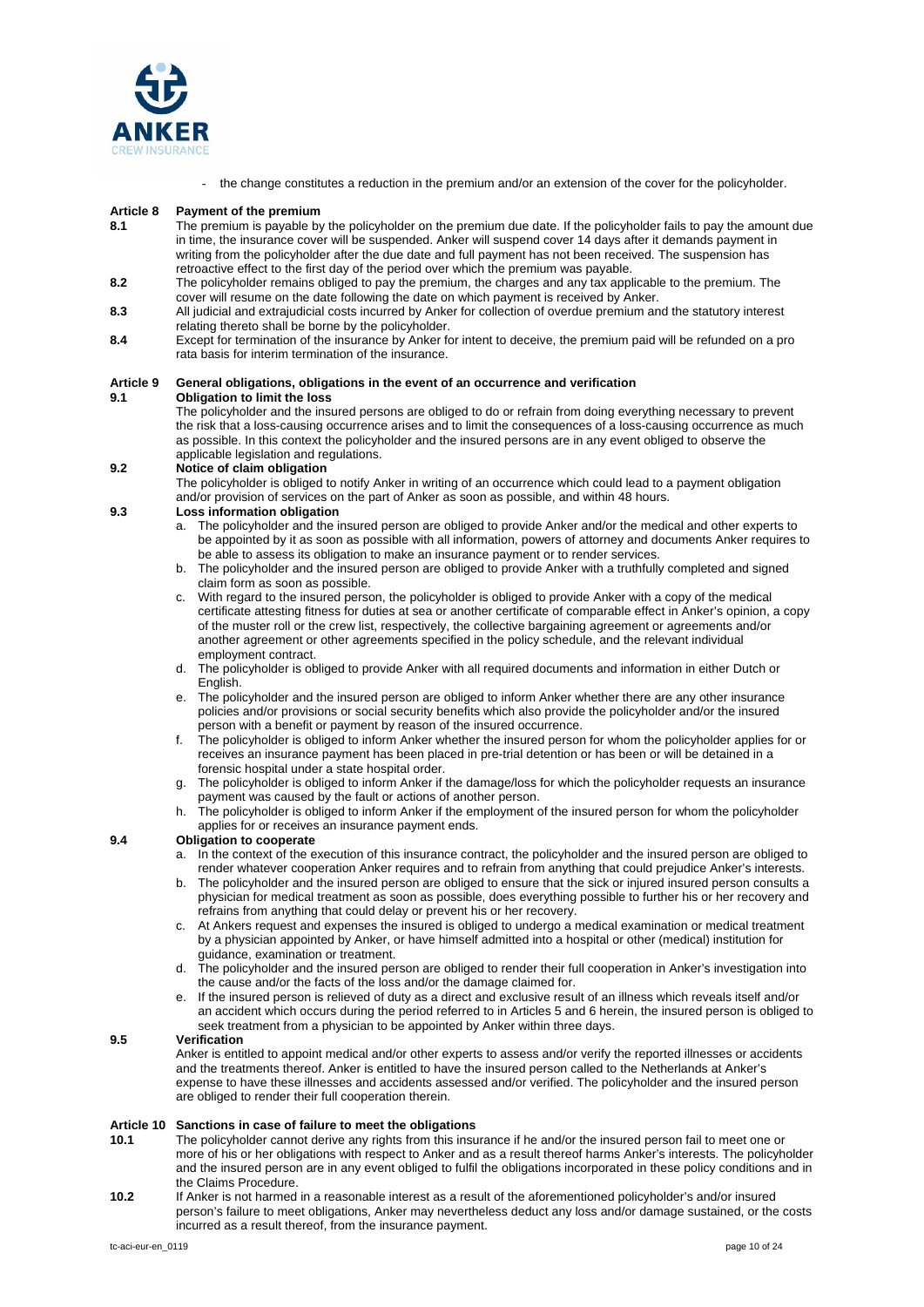

**10.3** If the policyholder or the insured person fails to meet his or her obligations with respect to Anker, intending thereby to deceive it, all rights to insurance benefits and/or provision of services will lapse, unless the deception does not justify the loss of rights.

## **Article 11 Payment of the insurance benefit**

- **11.1** Once a right to insurance benefit is established and the extent and the duration of this benefit is determined, Anker will proceed to pay the insurance benefit to the policyholder. The payment of advance payments is at the exclusive discretion of Anker. Any advance payments made by Anker will be deducted from the final settlement.
- **11.2** Anker will make the insurance payment in the currency specified in the policy schedule.
- **11.3** If costs are reimbursed in a foreign currency, Anker will use the exchange rate applicable on the date of invoice.
- **11.4** The policyholder is exclusively entitled to receive insurance payments. Anker will only make insurance payments to the policyholder.

#### **Article 12 Territorial scope of the insurance**

The insurance provides cover worldwide, unless stated otherwise in the policy schedule.

#### **Article 13 Concurrence**

- **13.1** The policyholder will not be entitled to any insurance benefit for which, if this insurance had not existed, he and/or the insured person could claim compensation under any other agreement or contract of insurance, statutory benefit or similar provisions.
- **13.2** In the existence of a concurrent cover as mentioned in Article 13.1, Anker will only pay the balance exceeding the payment pursuant to other agreements, contracts of insurance or benefits.
- **13.3** The policyholder and/or the insured person are in such cases obliged to provide all relevant information on these other agreements, contracts of insurance or benefits.

#### **Article 14 Recovery from third parties**

- **14.1** In the event that a liable third party is involved in the occurrence resulting in an obligation for Anker to make an insurance payment or to provide services, the policyholder and/or the insured person are obliged to inform Anker thereof as soon as possible. The policyholder and/or the insured person must also mention whether he or she intends to recover the loss and/or damage sustained from this liable third party.
- **14.2** The policyholder and/or the insured person are obliged to inform Anker about the outcome of the recourse, or to provide all relevant information and to render full cooperation to Anker to make recovery from a liable third party possible. This may include the assignment of the claim to Anker.
- **14.3** The policyholder and/or the insured person are not entitled to agree to a settlement with the liable third party or to wave his or her right of recourse without the prior written permission of Anker.
- **14.4** If the loss and/or damage is recoverable from a liable third party, any insurance payment made by Anker will be deemed to have been made by way of an advance payment. In case of full or partial recovery of the loss and/or damage from a liable third party, the policyholder is obliged to repay Anker the whole advance payment or relevant part thereof.

#### **Article 15 Change of address and/or risk**

- **15.1** Notifications from Anker to the policyholder and/or the insured person will be sent to the most recent address known to Anker. The policyholder and/or the insured person are obliged to provide written notice of a change of address to Anker as soon as possible.
- **15.2** The policyholder is obliged to inform Anker in writing of a change in risk as soon as possible, but within thirty days at the latest. A change in risk refers in any case to:
	- a. changes in the nature of the company or its business operations
	- b. changes in the vessel's trading area
	- c. the company's involvement in a merger, restructure, takeover, splitting, strike action or other change
	- d. changes in circumstances which may affect the risk insured
	- e. changes in the flag state of the ship/the ships.
- **15.3** Anker is entitled to terminate the insurance and/or to adjust the premium and/or the applicable conditions according to the changed risk. In case of adjustment of the premium and/or conditions, the insurance will be modified as of the date on which the change in risk took place. Anker will notify the policyholder in writing of this modification. The policyholder will be deemed to have agreed to this change, unless he cancels the insurance in writing within thirty days of receipt of the written notification from Anker regarding the change. In that case the insurance is deemed to have ended on the date on which the change in risk occurred.
- **15.4** If the policyholder fails to inform Anker in time or at all about a change in risk and reports a loss-causing occurrence, Anker will assess whether the change implied an increased risk. If the risk is found not to have increased, the right to insurance benefit will be maintained. However, if the risk is found to have increased to the extent that the insurance would only have been continued on other conditions and/or at a higher premium, the insurance benefit will be determined with due observance to these other conditions and/or the premium paid in proportion to the premium payable on account of this increased risk. If the change in risk is found to be such that Anker would not have continued the contract of insurance had it had knowledge of the true state of affairs, the right to insurance benefit will be nonexistent.

#### **Article 16 Prescription**

A legal claim of the policyholder against Anker for an insurance benefit and/or the provision of services shall become barred after the lapse of three years after the date following the date on which the policyholder became or could have been aware of the exigibility thereof. This prescription can be interrupted by the policyholder by means of written notification of the policyholder's claim to insurance benefit. A new prescription period starts on the date following the date on which Anker either recognizes the claim or explicitly notifies in writing that it rejects this claim. In the event that the claim is rejected, this legal claim shall become barred by the lapse of three years.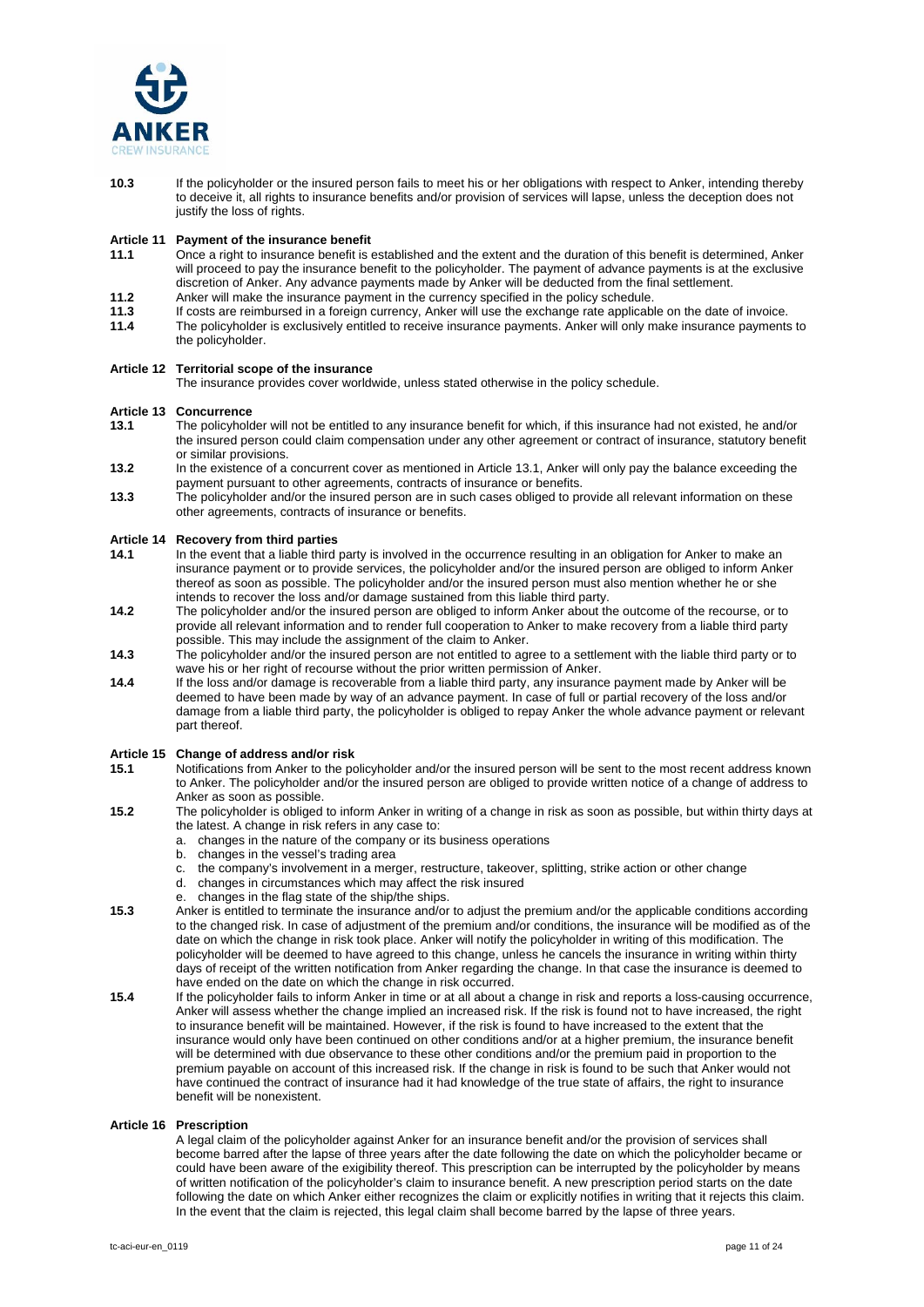

#### **Article 17 General exclusions**

The policyholder cannot rely on this insurance and cannot derive any rights from it:

- **17.1** If the occurrence claimed for was caused, created, aggravated or furthered by:
	- kidnapping, detention and arrest
	- b. hijacking and piracy, unless these incidents took place outside the Listed Areas designated by the Joint War Committee of the IUA or the LMA. Hijacking and piracy remain excluded within the specified Listed Areas c. mines, torpedoes, bombs, missiles, grenades, explosives and other military weapons
	-
	- d. intent, recklessness regardless of intent, or a wrongful act regardless of intent by the policyholder and/or the insured person
	- e. hazardous undertakings by which life or the body is recklessly endangered, unless these undertakings are reasonably necessary in the discharge of contracted duties or in the course of attempts to rescue oneself, other persons, animals or property
	- f. the insured person committing or participating in a criminal offence or attempt
	- g. the insured person's participation in wrongdoing, quarrels or fights, other than in lawful self-defence or in the course of attempts to rescue oneself, other persons, animals or property
	- h. the insured person's participation in or training for speed racing events using motor boats and/or motor vehicles the insured person's participation in dangerous sports and/or recreational activities which involve a greater than normal risk such as gliding, hang gliding, parachuting, parasailing, mountaineering, glacier skiing, hunting and rodeo events
	- deliberate self-injury or suicide or attempted suicide
	- k. the costs of delay and/or other costs related to entering or remaining in a port of refuge caused by the illness, accident or death of an insured person.
- **17.2** If the occurrence was caused, created, aggravated or furthered by the fact that the insured person was under the influence of:
	- a. alcohol. This will at all times be the case when the blood-alcohol content at the time of the occurrence proved to be 0.8 grams per litre or higher, or when the breath-alcohol content was 350 µg/l or higher
	- b. any intoxicating or stimulating substance or a medicine not prescribed by a physician
	- c. the insured person's refusal to cooperate in a blood, breath or urine test will be considered equivalent to being under the influence.
- **17.3** If the occurrence was either directly or indirectly caused, created, aggravated or furthered by armed conflict, civil war, rebellion, internal civil upheaval, riots or mutiny, as defined by the Federation of Insurers in the Netherlands dated 2 November 1982 at the Registry of the District Court in The Hague.
- **17.4** If the occurrence has been caused, created, aggravated or furthered by terrorism, malevolent contamination and/or precautionary measures, and any act or conduct in preparation thereof, hereinafter to be both jointly and separately reffered to as the "terrorism risk". When according to the Clauses sheet *Nederlandse Herverzekeringsverzekeraar voor Terrorisme Schaden N.V* ('Dutch Terrorism Risk Reinsurance Company'), Anker is covered for the damage and/or loss, Article 18 applies.
- **17.5** If the occurrence was caused by, taken place at or resulted from a nuclear reaction, irrespective of the cause thereof. This exclusion does not apply with respect to damage caused by radioactive nuclides, which, in accordance with their intended use, are held outside a nuclear plant and are used or destined for industrial, commercial, agricultural, medical, scientific, educational or (non-military) security purposes, provided that a valid permit is held (to the extent required), issued by any authority for the manufacture, use, storage and disposal of radioactive substances. The term 'nuclear plant' is taken to mean a nuclear facility within the meaning of the Nuclear Incidents (Third Party Liability) Act (Dutch Bulletin of Acts and Decrees 1979-225) as well as a nuclear facility on board ship.
- **17.6** If the policyholder and/or the insured person deliberately conceal or have concealed information or have deliberately supplied or caused to be supplied incorrect information.
- **17.7** If the insured person does not hold a valid medical certificate attesting to the fact that he or she is fit to be employed on a seagoing ship or other certificate of comparable effect.
- **17.8** If the insured person holds a valid medical certificate attesting that he or she is fit to be employed on a seagoing ship or holds another certificate of comparable effect, and the occurrence was caused, created, aggravated or furthered by an illness, ailment, disorder or disability of the insured person of which he or she was already suffering or known of or which gave rise to complaints, prior to or on commencement of the insurance cover. This exclusion only applies:
	- a. in case of an incorrect or false representation, or concealment of circumstances known to the insured person during the medical examination for the certificate referred to in this Article, of such a nature that the insured person would not have received a valid medical certificate attesting that he or she was medically fit to be employed on a seagoing ship or other certificate of comparable effect had the medical examiner had knowledge of the true circumstances, or
	- b. if Anker can prove that based on an aforementioned illness, ailment, disorder or disability, according to objective criteria, the insured person would not have received a valid medical certificate attesting that he or she was medically fit to be employed on a seagoing ship or another certificate of comparable effect.
- **17.9** If no valid International Safety Management Certificate has been issued for the ship that the insured person boarded.
- **17.10** If the shipping company owning the ship the insured person boarded does not hold a valid Document of Compliance required by law.
- **17.11** If the ship the insured person boarded does not meet its legally required classification or is not in possession of a valid classification certificate.
- **17.12** If no valid Maritime Labour Certificate and Declaration of Maritime Labour Compliance have been issued for the ship the insured person boarded, provided these are a legal requirement.
- **17.13** During a period in which the insured person is detained. This will apply if it refers to custody during pre-trial custody, imprisonment and detention under a state hospital order.
- **17.14** If and to the extent that the insured person's right to compensation and/or provision of services does not arise from the collective bargaining agreement or agreements and/or another agreement specified in the policy schedule. This means that the policyholder cannot in any case rely on this insurance and cannot derive any rights from it if the right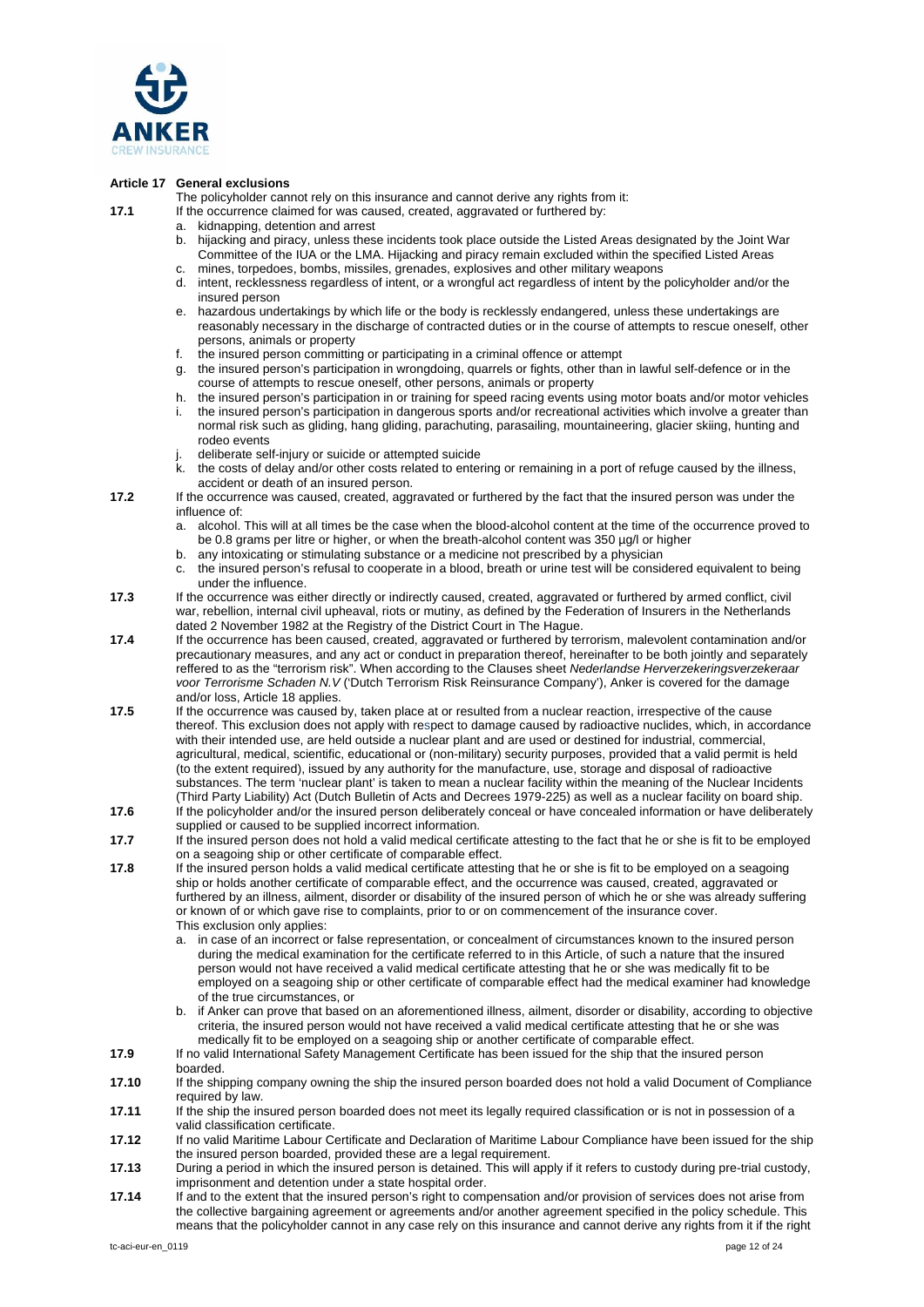

to compensation and/or provision of services arises from an individual employment contract which is not specified in the policy schedule and/or from national or international laws and regulations or other provisions. This provision does not apply for the 'Medical expenses, repatriation and extraordinary costs' module, the 'Medical expenses homeland' module and the 'Permanent disability' module.

**17.15** In case the policyholder has an obligation at the Philippines to provide assurance with respect to a contractual payment obligation by means of transferring an amount of money into an escrow account for this purpose.

## **Article 18 Terrorism risk cover**

- **18.1** The policyholder cannot rely on this insurance and derive rights therefrom for damage and/or loss caused by terrorism and malevolent contamination, as described in the Clauses sheet terrorism of the *Nederlandse Herverzekeringsverzekeraar voor Terrorisme Schaden N.V.* ('Dutch Terrorism Risk Reinsurance Company').
- **18.2** When Anker is covered for the damage and/or loss according to the Clauses sheet terrorism of the *Nederlandse Herverzekeringsverzekeraar voor Terrorisme Schaden N.V.* ('Dutch Terrorism Risk Reinsurance Company') the following applies: As regards losses resulting from terrorism, malicious contamination and/or preventive measures, and acts or actions involved in the preparation thereof, hereinafter both jointly and separately referred to as the 'terrorism risk', the insurance cover will be limited to the insurance benefit as specified in the Clauses Sheet for Terrorism of the *Nederlandse Herverzekeringsverzekeraar voor Terrorisme Schaden N.V.* ('Dutch Terrorism Risk Reinsurance Company'). The notification of a claim under the terrorism risk will be settled in accordance with the Protocol pertaining to the settlement of claims of the *Nederlandse Herverzekeringsmaatschappij voor Terrorisme Schaden N.V.* The Clauses Sheet for terrorism cover and the relevant protocol for the settlement of claims of the *Nederlandse Herverzekeringsmaatschappij voor Terrorisme Schaden N.V.* were filed at the Registry of the District Court in Amsterdam on 6 January 2005 under no. 6/2005 and at the Amsterdam Chamber of Commerce on 23 November 2007 under file no. 27178761, respectively (this text can be read or downloaded from the website: www.terrorismeverzekerd.nl).

#### **Article 19 Liability indemnification**

Anker will not be liable to the policyholder and/or the insured person for any loss and/or damage which he suffers as a result of any act or omission of a person or institution other than Anker to whom or to which the policyholder or the insured person has applied for examination and/or treatment, not even if this examination or treatment constitutes part of this insurance and/or if Anker appointed this person or designated this institution to carry out the examination and/or treatment.

## **Article 20 Maximum insurance payment per occurrence per ship (cumulative)**

- **20.1** In addition to all the (maximum) sums insured and (maximum) compensations specified in the policy schedule and in the policy conditions, a maximum insurance payment applies per occurrence per ship.
- **20.2** If several insured persons on board the same ship are involved in an occurrence, the insurance payment pursuant to this insurance amounts to a maximum sum of EUR 10,000,000 per ship for all the insured modules combined.
- **20.3** For the calculation of the maximum insurance payment per occurrence per ship, occurrences are considered as a single occurrence if they:
	- arise from the same cause or circumstance, or
	- are related, or
	- result from one another, and

occurred within a period of 24 consecutive hours and within a 10-mile nautical radius. All occurrences outside the aforementioned 24-hour period or outside the aforementioned 10 nautical miles area are excluded.

#### **Article 21 Choice of law, claims and disputes**

**21.1** This insurance is governed by Dutch law. Without prejudice to the reliance on the civil court, the policyholder can submit complains or disputes related to this insurance to the management board of:

> Anker Insurance Company n.v. P.O. Box 8002 9702 KA Groningen The Netherlands Telephone: +31 (0)50 - 520 97 91 Email: klacht@anker.nl

**21.2** Disputes will be submitted to a competent Court in Rotterdam.

#### **Article 22 Processing of personal data**

Anker processes the data provided by or on behalf of the policyholder on application for or change to an insurance policy and may use this information to enter into and execute contracts of insurance and customer relationship management, to prevent or combat fraud and to comply with statutory obligations. The personal data of insured persons provided to Anker on application for or change to this insurance policy will be processed exclusively for the calculation of the premium payable and the determination of the right to the provision of services and/or insurance payments and the amount thereof, pursuant to this insurance contract.

The Code of Conduct for the Processing of Personal Data by Financial Institutions (*gedragscode 'Verwerking Persoonsgegevens Financiële Instellingen'*) applies to the processing of personal data by Anker. The text of the code of conduct can be obtained from:

*Verbond van Verzekeraars* (Dutch Association of Insurers) P.O. Box 93450 2509 AL The Hague The Netherlands Telephone: +31 (0)70 - 333 85 00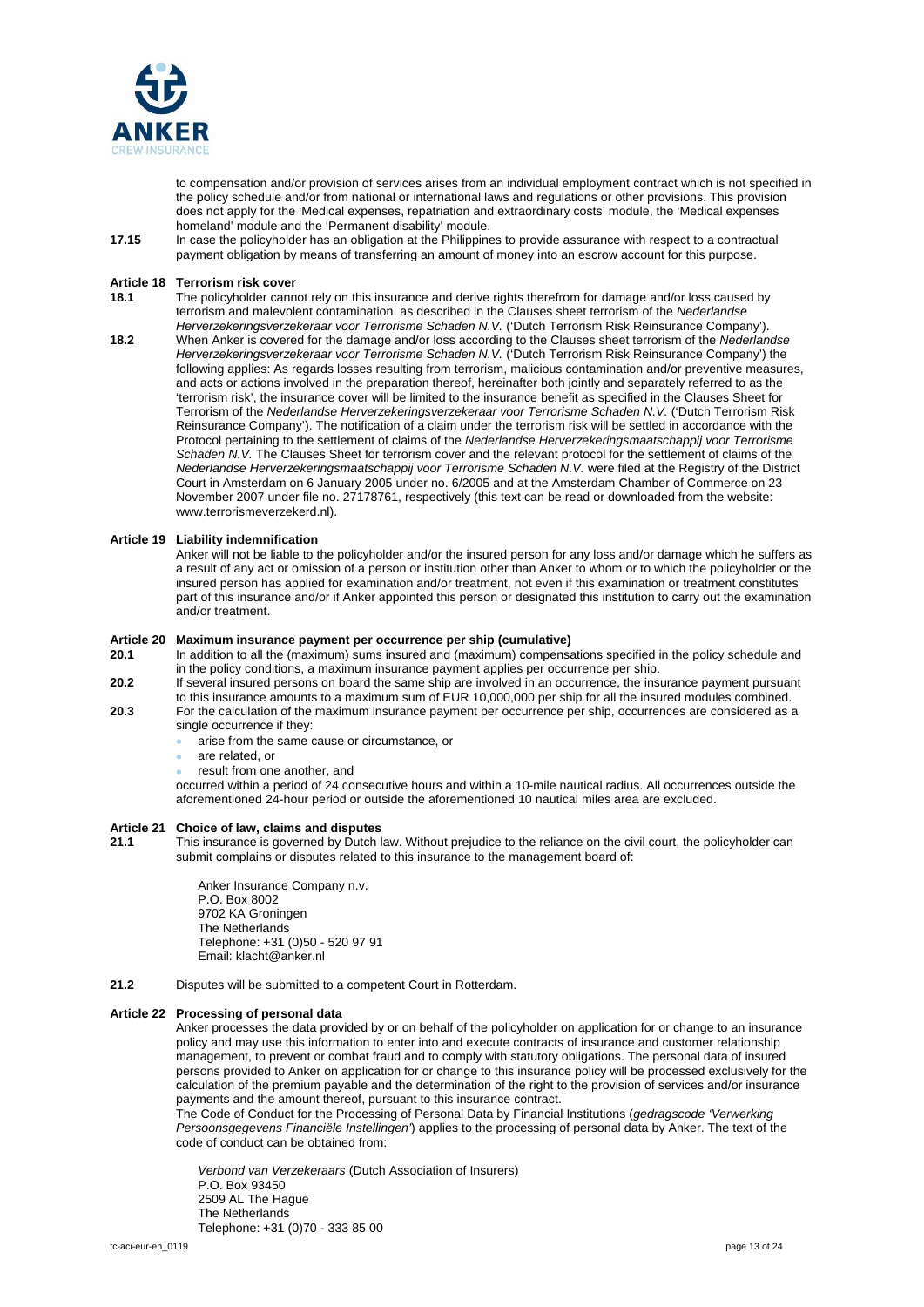

#### Internet: www.verzekeraars.nl

The rights of the policyholder and the insured persons are stated in Anker's privacy statement. This statement is on the website www.ankercrew.com/privacy.

#### **Article 23 Fraud and attempted fraud**

Insurance fraud occurs frequently and causes significant harm to the insurance sector. Because of fraud, far more loss and/or damage is compensated than is entitled under contracts of insurance, which compels insurers to charge higher premiums than would be necessary if no fraud was committed. It is therefore in everybody's interest to limit fraud and the consequences thereof as far as possible.

- **23.1** When Anker suspects that a policyholder and/or an insured person committed fraud, Anker will carry out an investigation into the circumstances or have such an investigation carried out. If the policyholder and/or the insured person fail to cooperate with this investigation, Anker may refuse to honour any insurance benefits and provision of services claimed, reclaim insurance payments already made and/or terminate the insurance.
- **23.2** Anker will inform the policyholder and/or the insured person in writing about the results of any such investigation.<br>**23.3** If the investigation finds that the policyholder and/or the insured person committed fraud,
- **23.3** If the investigation finds that the policyholder and/or the insured person committed fraud, the entitlement to insurance benefit or provision of services will cease. The costs and investigation costs incurred by Anker shall be borne by the policyholder.
- **23.4** Where Anker establishes only during or after the handling of a claim that fraud was committed, Anker will reclaim all the costs incurred from the policyholder.
- **23.5** Anker will report fraud to the police and will have the policyholder's and/or the insured person's details registered at the *Stichting CIS* (Central Information System Foundation). Anker will notify the policyholder and/or the insured person thereof in writing.

## **Medical expenses and repatriation module**

The terms and conditions of this module will only apply if the policy schedule expressly provides that this module is included within the insurance policy.

#### **Article 24 Purpose of the module**

The purpose of this module is to offer the policyholder insurance cover for medical expenses and assistance outside the homeland of the insured person and compensation in case of a number of specified occurrences. This module provides insurance cover for:

- medical expenses and repatriation
- 
- the costs of repatriation after death
- the rendering of assistance
- the cost of a travel ticket

## loss of personal effect.

## **Article 25 Extent of cover for medical expenses**

## **25.1 Medical and dental care expenses**

Anker will reimburse the necessary medical and dental costs incurred by the insured person outside his or her homeland if these are the direct and exclusive result of an illness manifesting itself and/or an accident occurring during the period referred to in Articles 5 and 6 herein.

Medical expenses will only be reimbursed insofar as the treatment cannot be postponed until the insured person has arrived in his or her homeland and if the purpose of receiving treatment is not to receive a better or cheaper treatment than available in his or her homeland.

#### **25.2 Additional costs**

The costs incurred to facilitate the medical treatment, such as necessary cost of overnight stays in a hotel, telephone expenses, agent fees and similar.

#### **25.3 Emergency (helicopter) transport**

Anker will reimburse the costs of emergency (helicopter) transport. Emergency (helicopter) transport costs will solely be reimbursed if it proves necessary for medical reasons that the insured person is disembarked during the ship's voyage to undergo medical treatment. This will apply if it is absolutely impossible to provide medical treatment on board and/or to postpone this treatment until the ship's arrival at the nearest port. To be entitled to reimbursement for such transport the policyholder must provide a certificate issued by a coastal station showing that a physician on shore considered this transport to be absolutely necessary.

#### **25.4 Repatriation**

- a. Anker will reimburse the costs of medically necessary transport of the patient by ambulance, airplane, boat or taxi to the place of the follow-up treatment in the homeland of the insured person if this is the direct and exclusive result of an illness manifesting itself and/or an accident occurring during the period specified in Articles 5 and 6 herein. The foregoing includes the costs of any supporting medical care which may be prescribed by a physician or a nurse during the transport.
- b. The repatriation costs are only reimbursed if:
	- the policyholder provides Anker with a medical certificate of the attending physician attesting to the fact that repatriation is medically necessary, and
		- prior consultations are held with Anker if the costs are expected to exceed EUR 2,500.

### **25.5 Vaccination**

Anker will reimburse the costs of vaccinations if due to unforeseeable circumstances the insured person has to be vaccinated for preventative reasons at an intermediate port during the period specified in Articles 5 and 6 herein. The need for intermediate vaccination must be assessed by a physician on medical grounds. Anker will not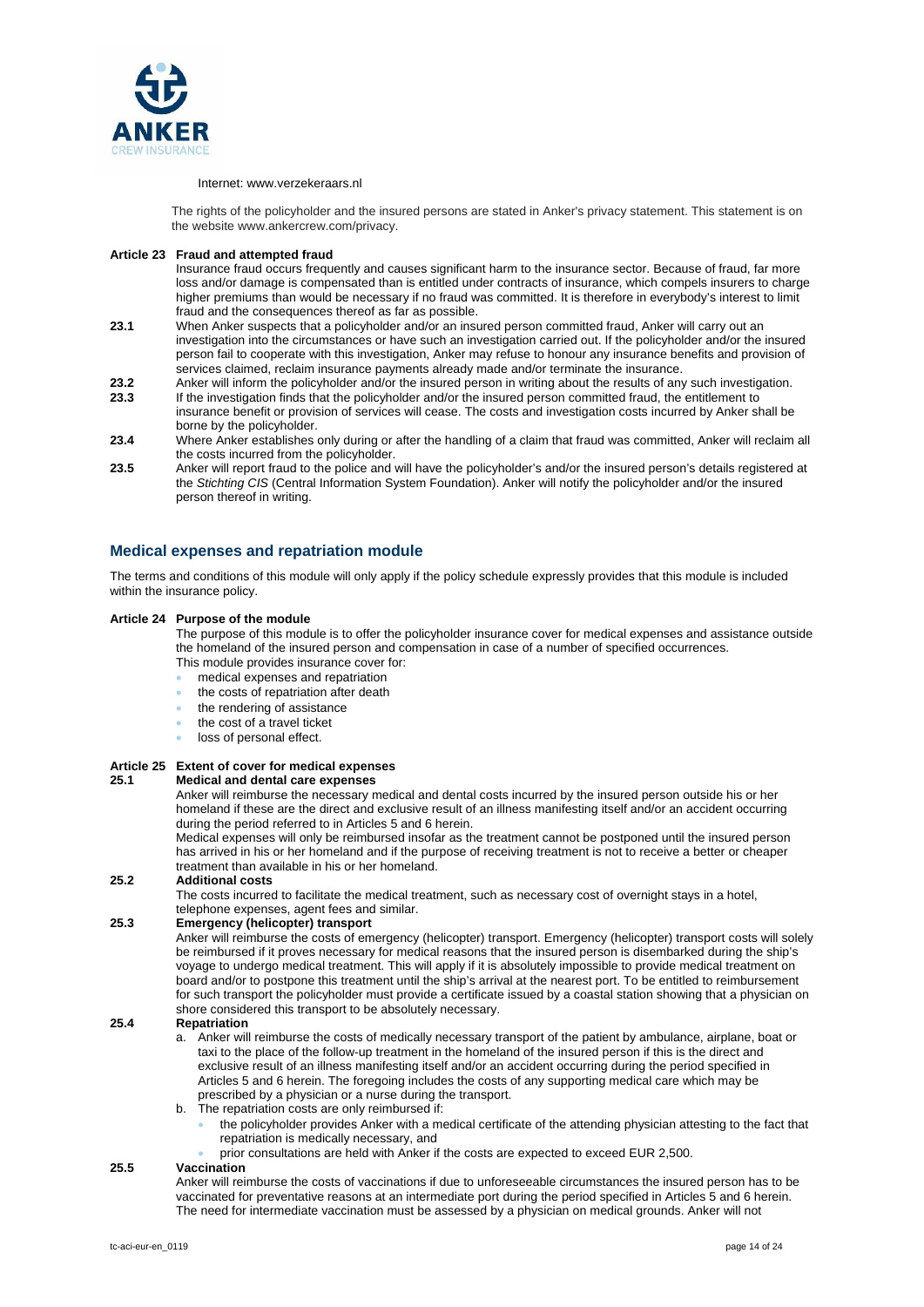

reimburse any costs of normal vaccinations and revaccinations foreseeable prior to the commencement of the insurance cover.

#### **25.6 Limitation of the insurance payments**

Anker only reimburses costs:

- a. incurred outside the homeland of the insured person. The right to insurance payment ends on the date the insured person has or could have returned to his or her homeland.
- b. of admittance into and care in a hospital or rehabilitation centre with a maximum of the costs of hospitalization and care in the lowest class.

#### **Article 26 Extent of the cover for repatriation costs in the event of death**

In the event of the insured person's death outside his or her homeland during the period specified in Articles 5 and 6 herein, Anker will reimburse:

- **26.1** The costs of transport of the mortal remains of the insured person to his or her place of residence in the homeland, as well as the costs of and in connection to the disinterment of such mortal remains necessary for that purpose.
- **26.2** The funeral or cremation costs to a maximum of EUR 1,000. Where a higher amount is stated in the collective bargaining agreement or agreements and/or another agreement or other agreements specified in the policy schedule, Anker will reimburse this higher amount.
- **26.3** The costs of transport of the personal belongings of the deceased person from the ship to the home address of the deceased person and to a maximum of EUR 500.
- **26.4** If the mortal remains of the insured person are buried or cremated at the place of death or the next port of call, Anker will reimburse these funeral or cremation costs and the related travel and accommodation expenses incurred by relatives by blood and affinity in the first or second degree and the life partner of the insured person for a threeday period. The payment thereof will never exceed the expenses which would have been reimbursed on the basis of the transport of the mortal remains of the insured person to his or her place of residence in the homeland and to a maximum of EUR 12,500.

## **Article 27 Extent of the cover for rendering assistance**

- **27.1** The policyholder is entitled to assistance from the Emergency Centre in the form of organisation and intermediation in respect of the following occurrences happening during the period referred to in Articles 5 and 6 herein:
	- a. illness and/or accident of the insured person b. death of the insured person.
- **27.2** Anker will reimburse the cost of
	- - a. arranging the transport of the sick or injured insured person to a hospital or his or her permanent home address in the homeland, and, if required and prescribed, under the medical supervision of a physician or a nurse
		- b. the sending of medication, prosthesis and aids required and prescribed by a physician and for which there are no locally available alternatives
		- c. arranging the transport of the mortal remains of the insured person to his or her place of residence in the homeland.
- **27.3** If Anker has granted a reimbursement for the costs incurred and/or services rendered by Anker or the Emergency Centre, which are not covered by this insurance, Anker is entitled to reclaim and/or set off the costs already paid against the insurance payments to be made. The policyholder is obliged to pay the claim within thirty days.
- **27.4** Anker will reimburse the costs which, confirmed as necessary by the local competent authorities, incurred for locating, saving and/or recovering a missing person up to a maximum of EUR 4,500 per occurrence.

#### **Article 28 Extent of the cover for the costs of a travel ticket**

Per occurrence Anker will make a one-off payment for the cost of a travel ticket, lowest class, in the following cases: **28.1 In case of the unexpected recall of the insured person to his or her homeland if:** 

In connection with a serious accident or illness, insofar as a relation of the insured person by blood or affinity in the first or second degree, or the life partner of the insured person is or may be in immediate peril of death in the period specified in Articles 5 and 6 herein.

- The cost of a travel ticket will only be reimbursed if:
- a. on the basis of the state of health of the relation by blood or affinity concerned, or the life partner, the recall could not have been foreseen at the time of signing up of the insured person
- b. Anker has given its prior consent thereto
- c. the policyholder provides a medical certificate attesting to the serious nature of the condition of the relation by blood or affinity concerned, or the life partner
- d. the policyholder submits to Anker a judicial death certificate or another judicial declaration of death comparable thereto, according to Anker, of the relation by blood or affinity or the life partner of the insured person.

## **28.2 In the event of sending a relief person or replacement if:**

- a. the insured person is repatriated owing to a serious illness or accident
- b. the insured person dies
- c. the insured person is relieved of duty in connection with the unexpected recall to his or her homeland, as defined in Article 28.1 herein.
- The cost incurred for a travel ticket will only be reimbursed if:
- the occurrence referred to in Article 28.2 herein has taken place during the period specified in Articles 5 and 6
- the relief person is signed to perform the same function or rank as the insured person to be repatriated, and
- Anker has given its prior consent thereto.

#### **28.3 In the event that the insured person is admitted into a hospital outside his or her homeland in case of an immediate danger to life:**

If the insured person is admitted into a hospital outside his or her homeland as a direct and exclusive result of an illness which manifests itself and/or an accident which occurs during the period specified in Articles 5 and 6 herein, and a relative by blood or affinity in the first or second degree of the insured person and/or the life partner of the insured person pays him or her a visit at the hospital. Anker will also reimburse the accommodation expenses incurred by this visitor up to a maximum of seven days. These expenses will only be reimbursed if the insured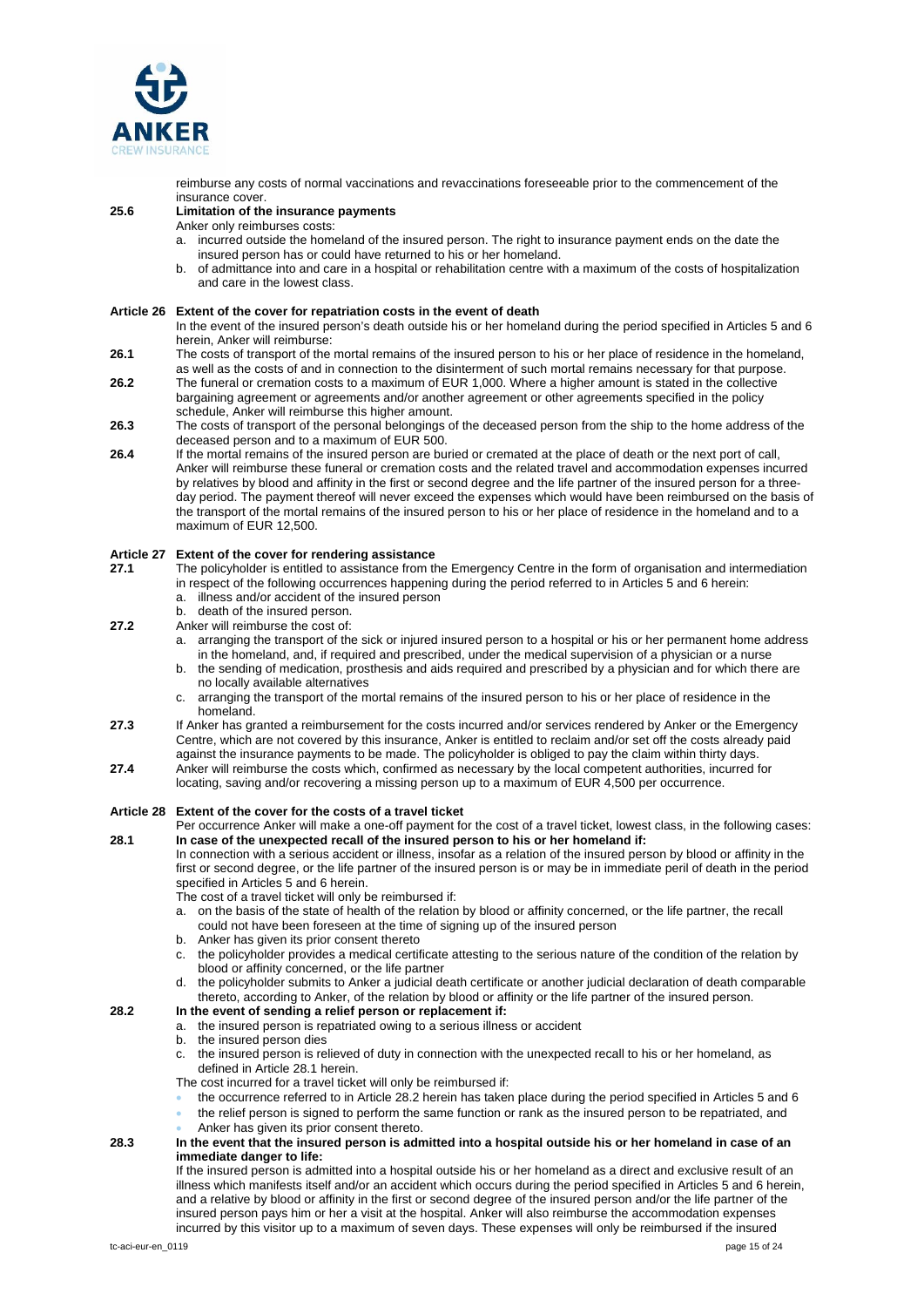

person is affected by a severe accident or illness to the extent that this accident or illness constitutes or may constitute an immediate danger to life.

**28.4 In the event that the insured person is admitted into a hospital outside his or her homeland, without peril of death:** 

If the insured person is admitted into a hospital outside his or her homeland as a direct and exclusive result of an illness which manifests itself and/or an accident which occurs during the period specified in Articles 5 and 6 herein, and a relative by blood in the first degree of the insured person and/or the life partner pays him or her a visit at the hospital. Anker will also reimburse the accommodation expenses incurred by this visitor up to a maximum of seven days, subject to the following provisions:

- a. The costs incurred by the life partner of the insured person will only be reimbursed if, according to Anker, the insured person needs to be admitted into a hospital outside his or her homeland for at least seven days and Anker has given its prior consent thereto.
- b. The costs incurred by the relation by blood of the insured person will only be reimbursed if, according to Anker, the insured person needs to be admitted into a hospital outside his or her homeland for at least thirty days and Anker has given its prior consent thereto.

#### **Article 29 Extent of the cover for loss of personal effects**

Anker will compensate the insured person if his or her personal effects and deposited goods are lost due to a shipping disaster. The insured person must provide a specification of the goods lost. In case of loss of personal effects the insurance payment will be made on the basis of their actual purchase price, which will be depreciated for wear and tear. The compensation will not exceed a maximum of EUR 3,000 per insured person.

#### **Article 30 Additional obligations in the event of an occurrence**

The policyholder is obliged to:

- **30.1** Inform Anker in writing about the admittance of the insured person to a hospital or rehabilitation centre as soon as possible, but no later than 48 hours after admittance
- **30.2** Provide Anker with a certificate of the attending physician attesting to the fact that the patient's admittance, treatment, transport, emergency transport (by helicopter) and/or repatriation is necessary on medical grounds
- **30.3** Request the prior consent of Anker in case of repatriation of the insured person by reason of illness, an accident or death
- **30.4** Provide Anker with an original account of the expenses which qualify for compensation. This account must be sufficiently specific so that Anker can determine what compensation it must pay without making any further enquiries
- **30.5** Provide Anker with this original account within one year of the date thereof. No compensation will be paid if the policyholder is unable to provide the original account within the specified term.

#### **Article 31 Specific exclusions**

- The policyholder cannot invoke this insurance or derive any rights from it:
- **31.1** For cosmetic surgery and the consequences thereof when the reason for this surgery arises from a personal need or personal circumstances.
- **31.2** For dental treatment caused by deferred dental maintenance.

## **Medical expenses homeland module**

The terms and conditions of this module will only apply if the policy schedule expressly provides that this module is included under the insurance policy.

#### **Article 32 Purpose of the module**

The purpose of this module is to offer the policyholder an insurance policy providing cover for medical expenses incurred in the homeland of the insured person.

### **Article 33 Extent of the cover for medical and dental expenses**

If proven medically necessary, Anker will reimburse the expenses incurred by the insured person in his or her homeland for medical and dental care required as the immediate and exclusive result of an illness which has manifested itself and/or an accident which has occurred during the period referred to in Articles 5 and 6 herein.

#### **Article 34 Maximum compensation**

#### Anker will only cover:

- **34.1** The expenses:
	- a. incurred within 365 days, counting from the date of the accident or the first day of the medical or dental treatment in the event of an illness. Where the collective bargaining agreement or agreements and/or another agreement or other agreements referred to in the policy schedule specify a longer term, Anker will reimburse the costs incurred within this specified longer term.
	- b. up to an amount of EUR 250,000 per insured person, per occurrence. Where in the collective bargaining agreement or agreements and/or another agreement or other agreements referred to in the policy schedule a higher amount is specified, Anker will reimburse the costs incurred up to this higher amount. For seafarers who residing in the United States of America and Canada the maximum compensation will remain unchanged at EUR 250.000 per insured person, per occurence.
- **34.2** Dental expenses up to a maximum of EUR 1,000 per insured person per occurrence.

#### **Article 35 Additional obligations in the event of an occurrence**

The policyholder is obliged to: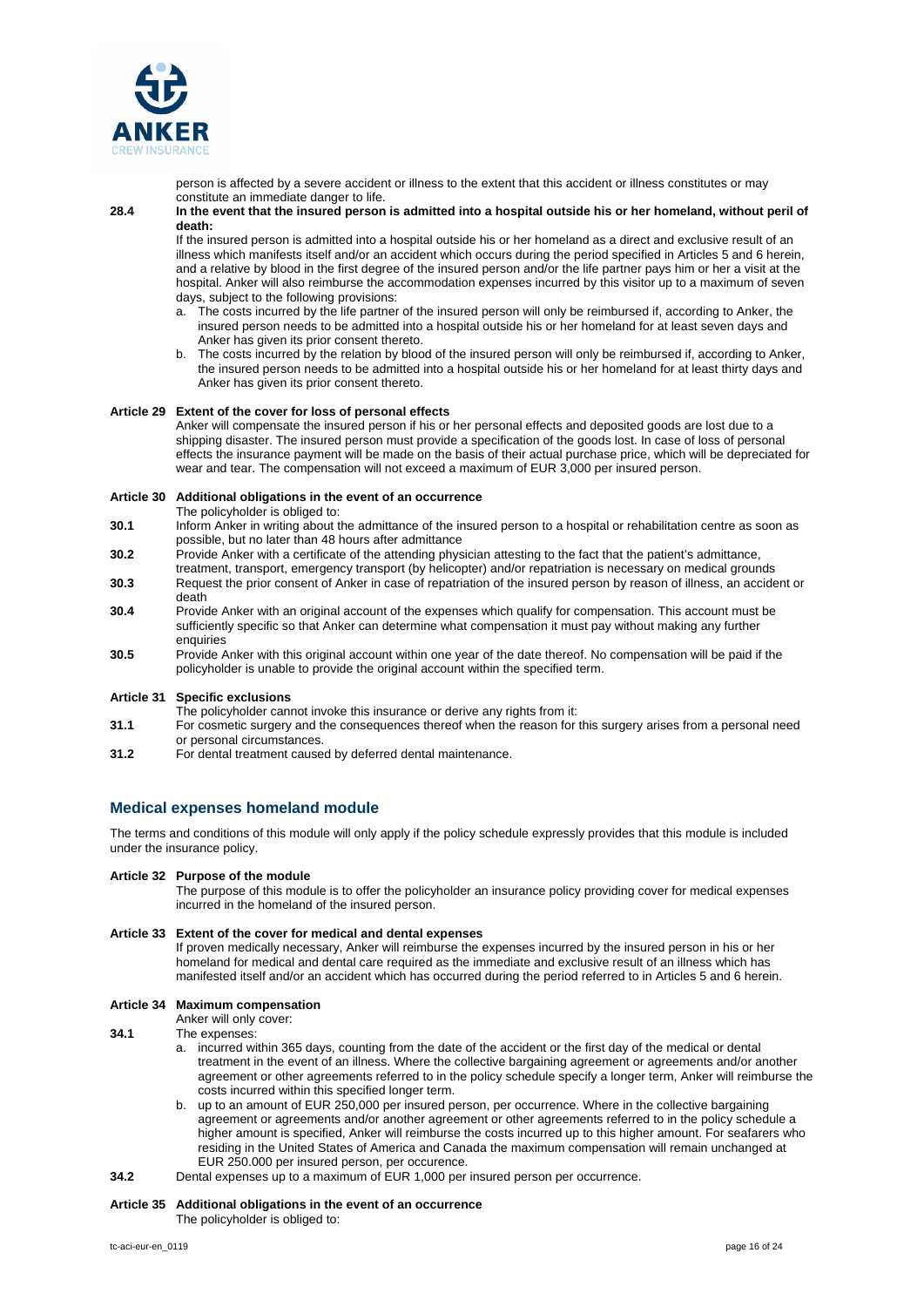

- **35.1** Inform Anker in writing about the admittance of the insured person to a hospital or rehabilitation centre as soon as possible, but certainly within 48 hours after this admittance.
- **35.2** Provide Anker with a certificate from the attending physician attesting to the fact that the patient's hospitalization, treatment and/or transport are necessary on medical grounds.
- **35.3** Request the prior consent of Anker in case where there are costs involved for artificial appliances and other equipment.
- **35.4** Provide Anker with an original account of the expenses which qualify for compensation. This account must be sufficiently specific so that Anker can determine from it what compensation it must pay without making any further enquiries.
- **35.5** Provide Anker with this original account within one year of the date thereof. No compensation will be paid if the policyholder is unable to provide the original account within the specified term.

#### **Article 36 Specific exclusions**

- The policyholder cannot invoke this insurance or derive any rights from it:
- **36.1** For cosmetic surgery and the consequences thereof when the reason for this surgery arises from a personal need or personal circumstances.
- **36.2** For dental treatment caused by deferred dental maintenance.

## **Temporary disability module (contractual payment obligation)**

The terms and conditions of this module will only apply if the policy schedule expressly provides that this module is included under the insurance policy.

#### **Article 37 Purpose of the module**

- **37.1** The purpose of this module is, in the event of an insured person's sick leave due to illness, at the instruction and on behalf of the policyholder:
	- a. to determine his contractual payment obligation
	- b. to determine the temporary disability of the insured person and to verify the sick leave due to illness arising from it
	- c. to grant an insurance benefit in connection with this absence due to illness.
- **37.2** The policy schedule expressly provides whether the policy provides cover for temporary disability as a result of:
	- a. an illness, or
	- b. an accident, or
	- c. an illness and an accident.

Where the collective bargaining agreement or agreements specified in the policy schedule and/or another agreement or other agreements explicitly referred to in the policy schedule provide that the policyholder has only a contractual payment obligation in the event of an occupational or work-related illness and/or accident, this module will also only provide cover for an occupational or work-related illness and/or accident.

#### **Article 38 Extent of the cover for temporary disability**

If the insured person becomes temporarily incapacitated for work as an immediate and exclusive result of an illness manifesting itself and/or an accident occurring during the period specified in Articles 5 and 6, the policyholder is entitled to the following services and insurance benefit:

- a. determination of the contractual payment obligation of the policyholder under the collective bargaining agreement or agreements specified in the policy schedule and/or another agreement or other agreements explicitly referred to in the policy schedule
- b. determination of the temporary disability of the insured person and verification of the absence due to illness.
- c. insurance benefit on the basis of the assessed temporary disability and the contractual payment obligation.

#### **Article 39 Determination of temporary disability, verification of absence due to illness and the extent of the insurance benefit**

- **39.1** At the instruction and on behalf of the policyholder, Anker will determine the disability and the extent and duration of the relevant insurance benefit on the basis of the report or reports drawn up by the medical advisor and/or other experts appointed by Anker. The disability is determined on the basis of the criteria specified in the collective bargaining agreement or agreements and/or another agreement or other agreements explicitly referred to in the policy schedule. Where the collective bargaining agreement or agreements specified in the policy schedule and/or another agreement or agreements explicitly referred to in the policy schedule do not define any criteria, Anker will apply the criteria for temporary disability as specified in the section 'Definitions' (Article 1). In addition, Anker will verify the course and duration of the absence due to illness.
- **39.2** Anker will determine the policyholder's contractual payment obligation and the corresponding insurance benefit on the basis of the most recent collective bargaining agreement or agreements specified in the policy schedule and/or another agreement or other agreements explicitly referred to in the policy schedule, provided by the policyholder, on which the payment obligation is based. If a higher contractual payment obligation is provided by the policyholder under another or more recent collective bargaining agreement or other bargaining agreements and/or another agreement or other agreements, which has not been provided to Anker by the policyholder, this obligation is not covered.
- **39.3** The entitlement to insurance benefit commences on expiry of the deductible period. This deductible period starts on the date on which the insured person consults a physician for treatment and this physician issues a certificate of incapacity for work. Where the physician issues a certificate attesting to the fact that the insured person was unfit to carry out work on board ship at an earlier date, the deductible period will commence on the date specified by the physician.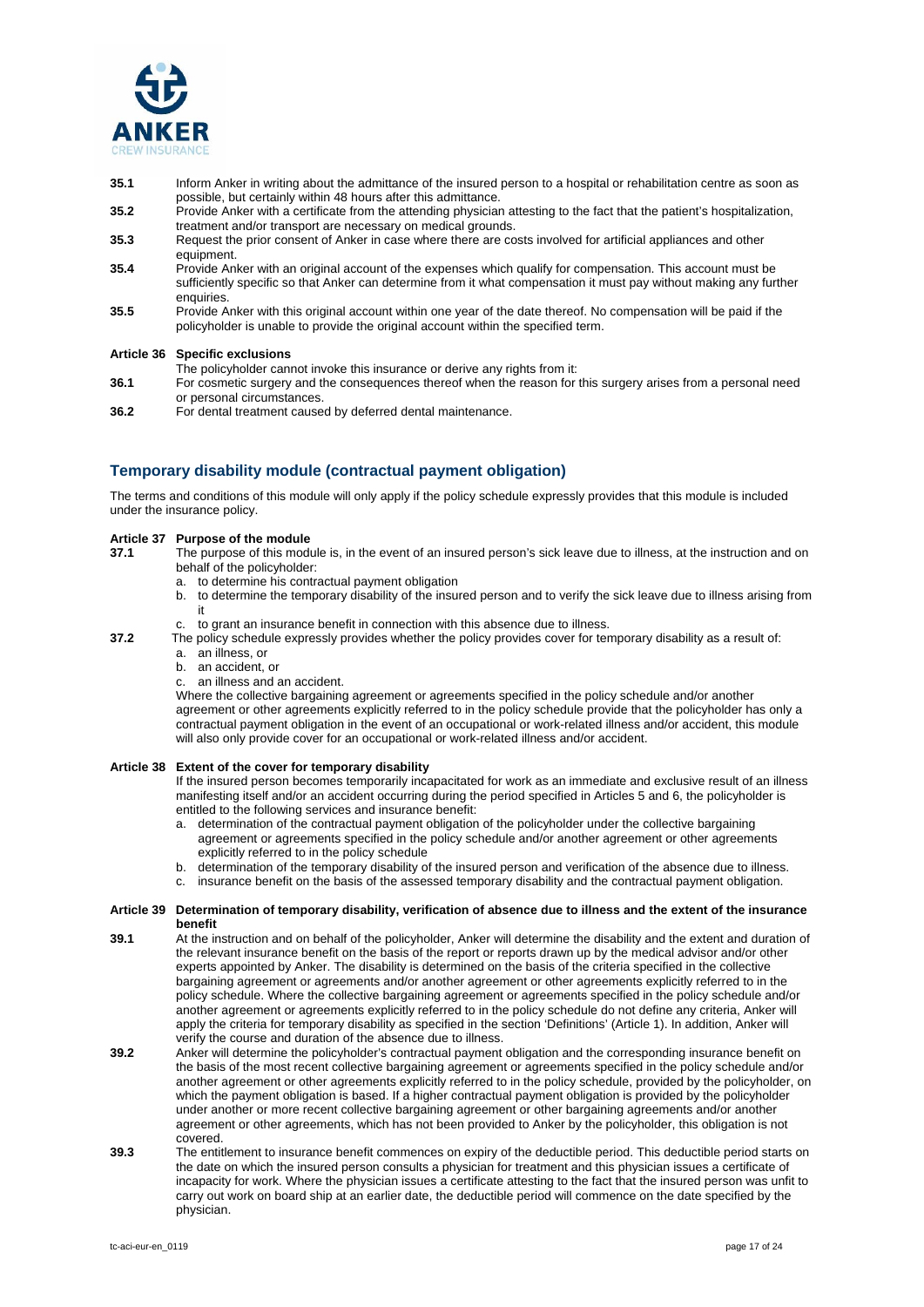

- **39.4** a. Anker determines the insurance benefit for each insured person per working day on the basis of the payment percentage specified in the policy schedule of the periodic wages, or the insured person's annual wages following from it, which is applicable on the first day of occupational disability
	- b. the maximum covered annual wages/salary derived from periodic wages is EUR 125,000. The excess above EUR 125,000 of annual wages/salaries derived from periodic wages will be omitted from the calculation of benefit.
- **39.5** The entitlement to services and insurance benefit by virtue of this module ends on the date on which the insured person has recovered fully and has been declared fit for work, or if earlier;
	- a. on the date that the duration of the insurance benefit specified in the policy schedule expires, or
	- b. on the date that the policyholder's payment obligation for absence due to illness ends pursuant to the collective bargaining agreement or agreements specified in the policy schedule and/or another agreement or other agreements explicitly referred to in the policy schedule, or
	- c. on the date that the permanent disability or permanent incapacity for work of the insured person can be determined, or
	- d. on the date of death of the insured person, or
	- e. on the first day of the month in which the insured person is entitled to an early retirement scheme, pre-pension or retirement, or
	- on the first day of the month in which the insured person attains the age of 67. Where the collective bargaining agreement or agreements specified in the policy schedule and/or another agreement or other agreements explicitly referred to in the policy schedule, state another upper age limit, Anker will apply this other upper age limit.
- **39.6** For calculating the duration of the insurance benefit and the deductible period, the periods of illness will be summed if one period of illness is followed by another with an interruption of less than four weeks, unless the period of disability prior or contiguous to this period cannot reasonably be deemed to arise from the same cause.
- **39.7** Where Anker considers the insured person to be completely recovered and fit for work on the basis of information furnished by the medical and/or other experts appointed by Anker, it will provide the policyholder and the insured person with a written certificate of fitness for work within 48 hours.
- **39.8** When it becomes apparent that Anker has overpaid the insurance benefits, the policyholder must repay Anker the amount that Anker paid in excess. Anker may also set off this amount against future insurance payments.

#### **Article 40 Disputes**

- **40.1** If a physician appointed by the insured person, who, in respect of the illness or the injury of the insured person, is legally authorised to practise medicine and is generally recognized as such by the official, legally competent authorities, disagrees with the determination of (the percentage and/or the duration of) the temporary disability, the dispute will be submitted to a third physician.
- **40.2** At Anker's instruction, this physician must certify objectively and on medical grounds (the percentage and/or the duration of) the temporary disability of the insured person. In respect of the illness or the injury, this physician must be authorised to practise medicine and be generally recognized as such by the official, legally competent authorities.
- **40.3** Prior to this certification, Anker and/or the medical advisor must provide this third physician with the following information:
	- a. all medical and other data on the basis of which the determination of (the percentage and/or the duration of) the temporary disability took place
	- the criteria by which (the percentage and/or the duration of) the temporary disability must be determined. The costs involved of this third physician will be borne by Anker.
- **40.4** The determination of (the percentage and/or the duration of) the temporary disability by this third physician binds Anker, the policyholder and the insured person.
- **40.5** Anker will draw up a contract of settlement on the basis of this third physician's determination, which must be signed by the policyholder, the insured person and the third physician. Once signed, this contract will bind the parties. **40.6** Anker will reimburse the costs of legal advice provided and/or legal proceedings conducted with Anker's consent
- and at its behest in connection with the defence put forward against claims of the insured person concerning the policyholders' contractual payment obligation in case of temporary disability.

#### **Article 41 Additional obligations on commencement and during the term of the insurance**

The policyholder is obliged:

- **41.1** To provide Anker, on commencement of the insurance, with the collective bargaining agreement or agreements and/or another agreement or other agreements on which his contractual payment obligation is based in case of temporary disability (absence due to illness).
- **41.2** To provide Anker with any modification made to the collective bargaining agreement or agreements specified in the policy schedule and/or another agreement or other agreements explicitly referred to in the policy schedule on which the payment obligation is based, which imply a change to the insured contractual payment obligation, as soon as possible, but certainly within thirty days. Anker is entitled to terminate the contract of insurance or to adjust the premium and/or the conditions to account for the changed contractual payment obligation. If the premium and/or the conditions are adjusted, the insurance will be altered as from the date on which the alteration of the policyholder's contractual payment obligation took effect. Anker will notify the policyholder of this alteration in writing. The policyholder is deemed to agree to this alteration, unless he cancels the insurance policy in writing within thirty days of receipt of the written notification from Anker pertaining to the alteration. In that case the insurance will end on the date on which the alteration of the policyholder's contractual payment obligation took effect. If the policyholder fails to inform Anker in time or at all of an alteration of his contractual payment obligation, the contractual payment obligation will be determined on the basis of the most recent collective bargaining agreement or agreements specified in the policy schedule and/or another agreement or other agreements explicitly referred to in the policy schedule provided by the policyholder.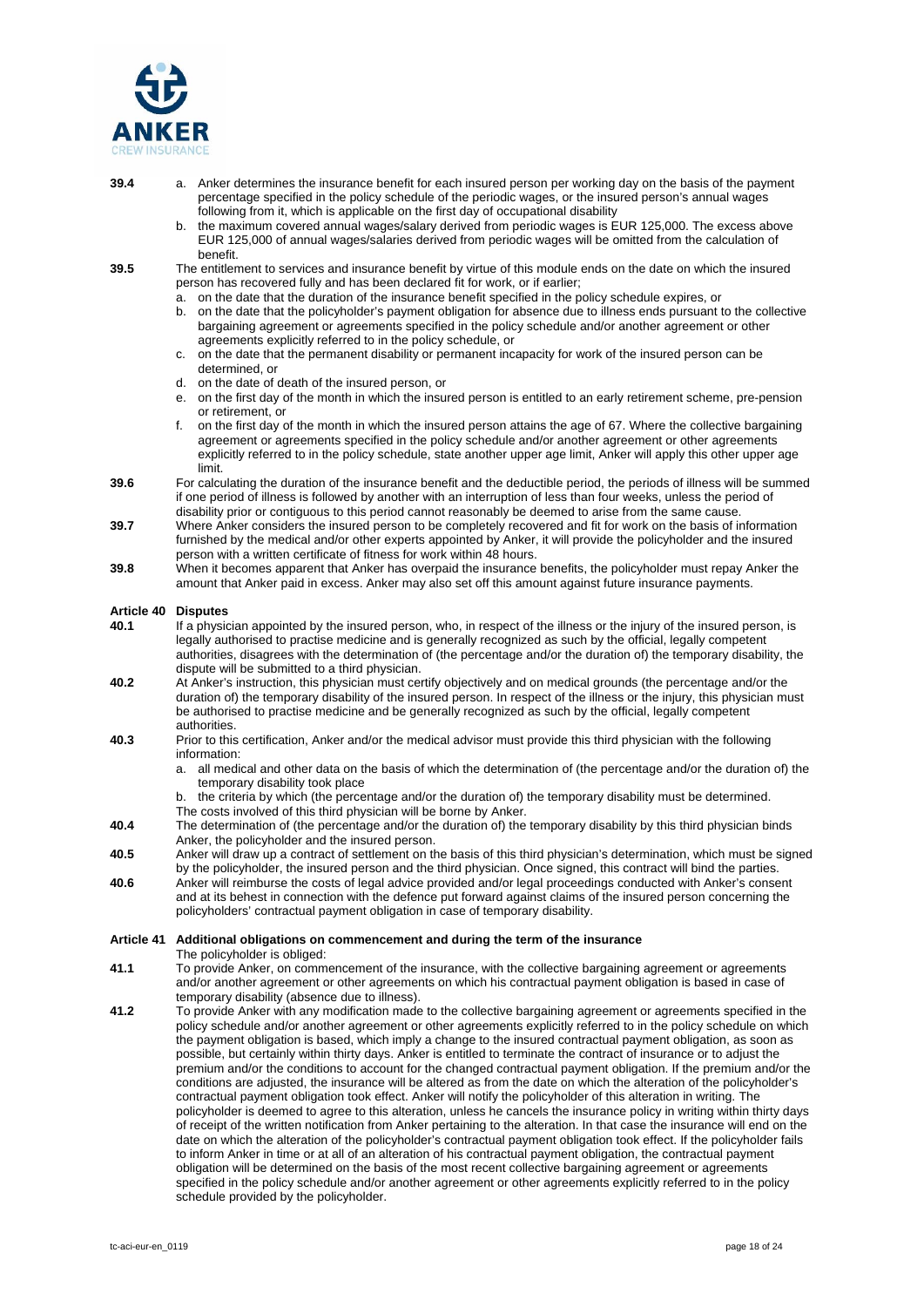

**41.3** To provide Anker, on commencement of the insurance, with written authorization and instructions by which the policyholder authorizes and instructs Anker to establish a case of temporary disability and to verify the absence due to illness of an insured person arising from it.

## **Article 42 Additional obligations in the event of sickness**

- **42.1** The policyholder is obliged to inform Anker in writing of the insured person's disability as soon as possible, but within five days at the latest. When the policyholder reports this disability at a later date, the excess period will commence on the date of this notification.
- **42.2** By the end of each month, but no later than on the tenth day of the following month, the policyholder is obliged to provide Anker with a statement of the amount paid or remaining due in the previous month in connection with the insured person's absence due to illness.
- **42.3** The policyholder and/or the physician are obliged to provide Anker's medical advisor with a certificate attesting to the disability as defined in Article 40.3 herein.
- **42.4** The policyholder and the insured person are obliged to fully cooperate in establishing the insured person's fitness for work or incapacity for work and the corresponding insurance benefit.
- **42.5** The policyholder is obliged to refrain from any commitment, statement or act with respect to the insured person pertaining to the insured person's temporary disability or the determination thereof.
- **42.6** The policyholder is obliged to provide Anker and/or the medical advisor with all information he receives relating to the insured person's disability or the determination thereof without delay.
- **42.7** The policyholder is obliged to do everything possible to ensure that the insured person found unfit for work is able to return to work as soon as possible.
- **42.8** The insured person is obliged to render every assistance whenever possible to improve his or her health and in his or her occupational rehabilitation and to refrain from anything that could hinder or delay his or her occupational rehabilitation. The policyholder is obliged to do everything possible to ensure that the insured person cooperates with his or her occupational rehabilitation and to notify Anker without delay if the insured person fails to cooperate with his or her occupational rehabilitation.
- **42.9** The policyholder is obliged to assess or have an assessment made of whether the insured person is able to perform suitable work within the policyholder's company, insofar as this can in all reasonableness be required of the policyholder and the insured person in view of the circumstances and the situation. Where this is the case, the insured person will be obliged to accept this suitable work. When the insured person performs this suitable work, Anker will set off the wages the insured person earns from it against the insurance benefit in connection with the temporary disability.
- **42.10** The policyholder and the insured person are obliged to meet all statutory and contractual rules and requirements relevant to absence due to illness, disability, health and the occupational rehabilitation of employees.
- **42.11** The policyholder is obliged to inform Anker within five days about the full or partial recovery and/or the full or partial return to work of the insured person.
- **42.12** The policyholder is obliged to notify Anker in writing of the death of the disabled insured person as soon as possible, but within 48 hours at the latest.

#### **Article 43 Specific exclusions**

- The policyholder cannot invoke this insurance or derive any rights from it:
- **43.1** If and to the extent that the policyholder is not obliged to pay the insured person an insurance benefit for temporary disability (absence due to illness) pursuant to the collective bargaining agreement or agreements specified in the policy schedule and/or another agreement or other agreements explicitly referred to in the policy schedule. **43.2** If the insured person impedes his or her recovery process.
- **43.3** If the insured person fails to cooperate in determining his or her temporary disability and the verification of the absence due to illness arising from it.
- **43.4** If the insured person does not work, without there being any disorder that can be assessed according to objective medical criteria, for instance in the event of a damaged working relationship or if the insured person is unwilling to perform agreed work that he or she should be able to carry out in view of his or her medical condition.
- **43.5** If the full or partial disability of the insured person pre-existed the commencement date or the date of change of the term referred to in Articles 5 and 6 herein.
- **43.6** If the full or partial disability of the insured person pre-existed the commencement date of the insured person's employment. The insurance cover for such an insured person takes effect on the date that the insured person has carried out the work agreed between him or her and the policyholder for four consecutive weeks.
- **43.7** For individual wage increases of the insured person unfit for work during his or her incapacity for work.

## **Permanent disability module**

The terms and conditions of this module will only apply if the policy schedule expressly provides that this module is included under the insurance policy.

#### **Article 44 Purpose of the module**

The purpose of this module is to provide an insurance benefit to the policyholder in the event of the permanent disability of an insured person.

The policy schedule expressly sets out whether the policy provides cover for permanent disability as a result of: a. an illness, or

- b. an accident, or
- c. an illness and an accident.

Cover is exclusively provided for an occupational or work-related illness and/or accident. No cover is provided for a non-occupational or work-related illness and/or accident.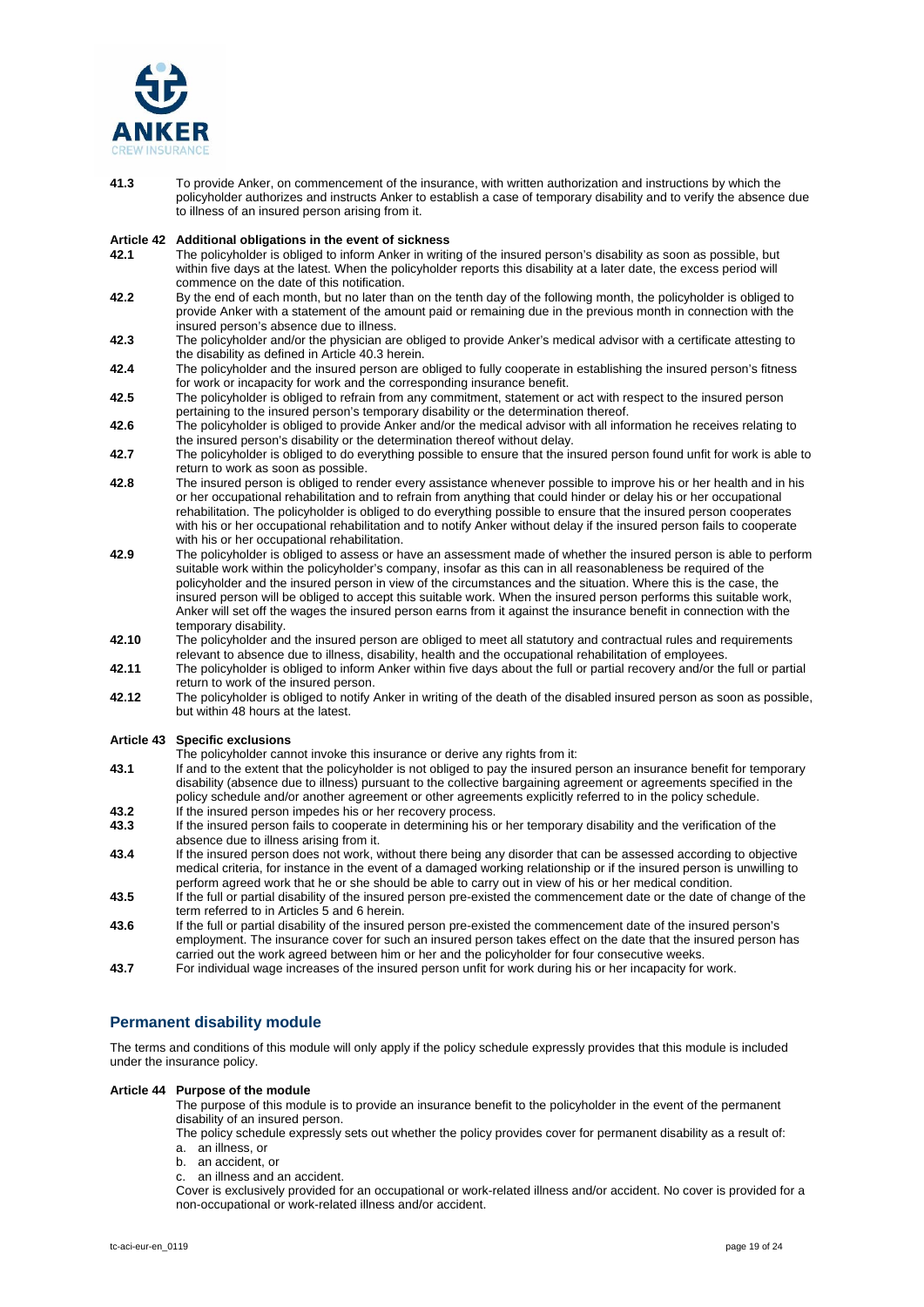

#### **Article 45 Extent of the cover for permanent disability**

Anker will pay an insurance benefit if the insured person becomes permanently, wholly or partially disabled as an immediate and exclusive result of an illness manifesting itself and/or an accident occurring during the period referred to in Articles 5 and 6 herein.

#### **Article 46 Determination of permanent disability and extent of the insurance benefit**

- **46.1** a. Anker will assess the presence and degree of disability after 365 days, counting from the date that the illness manifests itself and/or the accident occurs, or earlier if the disability is declared to be permanent.
	- b. If Anker is of the opinion that the presence and/or degree of permanent disability can still not be definitely assessed after 365 days, it may postpone this assessment; however, Anker may do so only for a maximum of 730 days from the date the illness manifested itself and/or the accident occurred. Anker will pay the statutory interest rate on the amount due from 366 days after the date on which the illness manifested itself and/or the accident occurred.
- **46.2** a. Anker will determine the presence and degree of permanent disability by means of the Guides to the Evaluation of Permanent Impairment of the American Medical Association (A.M.A.). Anker will apply the latest edition of this A.M.A. guide, which is applicable at the time of notification of the claim.
	- b. If the relevant A.M.A. guide does not specify the nature of the disorder, Anker will determine the presence and degree of permanent disability by means of the report or reports drawn up by the medical and/or other experts appointed by Anker.
	- c. In determining the degree of a loss or loss of function of part of the body, Anker will only consider internal medical artificial appliances and aids and will not consider external medical artificial appliances.
	- d. In determining the degree of permanent disability Anker will not consider the insured person's occupation.
- **46.3** a. The degree of permanent disability is expressed as a disability percentage. This disability percentage is equal to the benefit rate and is multiplied by the sum insured specified in the policy schedule.
	- b. The insurance benefit for an insured person amounts to a maximum of 100% of the sum insured specified in the policy schedule.

# **Article 47 Disputes**

- **47.1** If the policyholder disagrees with the defined disability percentage, this percentage will be determined by arbitration.<br>**47.2** The policyholder will give the insured person the opportunity to have his or her perman **47.2** The policyholder will give the insured person the opportunity to have his or her permanent disability objectively established on medical grounds by a physician. With respect to the insured person's illness or injury, it is required that this physician is legally authorised to practise medicine and be generally recognized as such by the official, legally competent authorities. The costs involved in determining this disability percentage will be borne by the policyholder.
- **47.3** Anker and the policyholder will appoint in advance an independent physician in the Netherlands who, in the event of an irreconcilable difference, within the boundaries of the fixed percentages, will determine the disability percentage. With respect to the insured person's illness or injury, it is required that this physician is legally authorised to practise medicine and that he is generally recognized as such by the official, legally competent authorities. This physician's determination is binding on both Anker and the policyholder. The costs involved in determining this disability percentage will be shared equally by Anker and the policyholder.

#### **Article 48 Additional obligations in the event of permanent disability**

- **48.1** The policyholder is obliged to inform Anker in writing of an illness and/or an accident which may result in the permanent disability of the insured person as soon as possible, but within 48 hours at the latest.
- **48.2** The policyholder and the insured person are obliged to fully cooperate in establishing the permanent disability and the corresponding insurance benefit.
- **48.3** The policyholder is obliged to inform Anker within five days of the full or partial recovery and/or the full or partial return to work of the insured person.
- **48.4** The policyholder is obliged to fully cooperate in improving the insured person's health and in preventing and/or mitigating the degree of permanent disability.
- **48.5** The policyholder is obliged to inform Anker in writing of the death of the insured person before the insurance benefit is granted by virtue of this module as soon as possible, and within 48 hours at the latest.

#### **Article 49 Specific exclusion**

- The policyholder cannot invoke this insurance or derive any rights from it:
- **49.1** If the insured person impedes his or her recovery process.<br>**49.2** If the insured person fails to cooperate in determining his c
- **49.2** If the insured person fails to cooperate in determining his or her permanent disability.
- **49.3** If the permanent disability has been caused, created or worsened by or arose from a pre-existing illness, disorder, disease or ailment or one which had given cause for complaint at the time the insured person joined ship, and of which the insured person was aware of.

### **Permanent disability module (contractual payment obligation)**

The terms and conditions of this module will only apply if the policy schedule expressly provides that this module is included under the insurance policy.

## **Article 50 Purpose of the module**

- **50.1** The purpose of this module is in the event of permanent disability or permanent incapacity for work of an insured person, at the instructions and on behalf of the policyholder:
	- a. to determine his contractual payment obligation
	- b. to determine the permanent disability or incapacity for work of the insured person
	- c. to provide an insurance benefit in connection with this permanent disability or incapacity for work.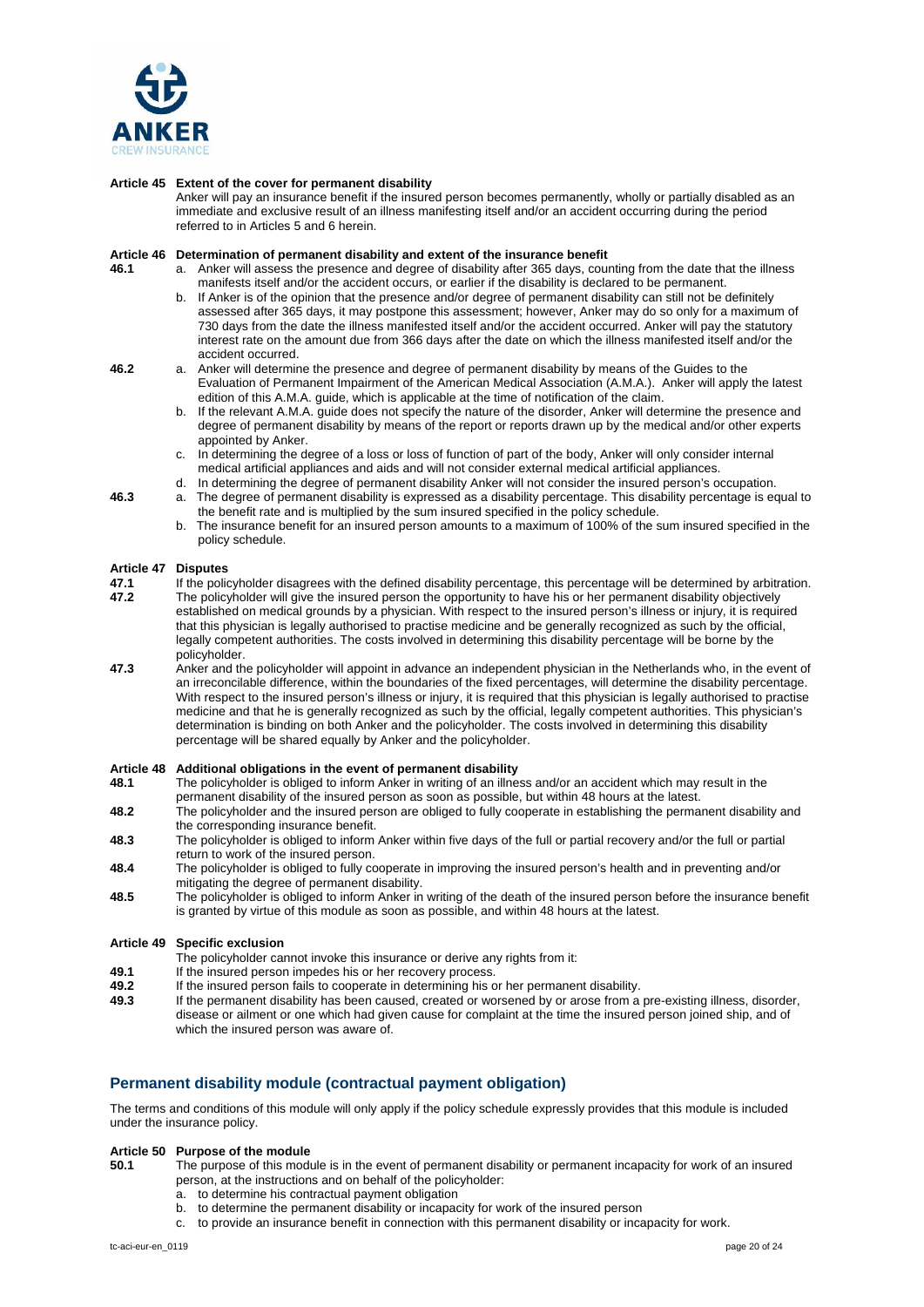

**50.2** The policy schedule expressly provides whether the policy provides cover for permanent disability or permanent incapacity for work caused by:

- a. an illness, or
- b. an accident, or
- c. an illness and an accident.

Where the collective bargaining agreement or agreements specified in the policy schedule and/or another agreement or other agreements explicitly referred to in the policy schedule determine that the policyholder has only a contractual payment obligation in case of an occupational work-related illness and/or accident, this module will also only provide cover for an occupational or work-related illness and/or accident.

#### **Article 51 Extent of the cover for a contractual payment obligation in the event of permanent disability or permanent incapacity for work**

If the insured person becomes permanently, wholly or partially disabled as an immediate and exclusive result of an illness manifesting itself and/or an accident occurring during the period specified in Articles 5 and 6 herein, the policyholder is entitled to the following services and insurance benefit:

- a. determination of the policyholder's contractual payment obligation pursuant to the collective bargaining agreement or agreements specified in the policy schedule and/or another agreement or other agreements explicitly referred to in the policy schedule
- b. determination of the insured person's permanent disability or incapacity for work
- c. an insurance benefit according to the determined permanent disability or permanent incapacity for work and the contractual payment obligation.

## **Article 52 Determination of permanent disability or permanent incapacity for work and extent of the insurance benefit**

- **52.1** Anker will assess the presence and degree of permanent disability or permanent incapacity for work after the lapse of the period referred to in the collective bargaining agreement or agreements specified in the policy schedule and/or another agreement or other agreements explicitly referred to in the policy schedule, at the latest after 365 days, counting from the date that the illness manifested itself and/or the accident occurred, or earlier if an unchanging condition is established on the basis of which permanent disability or permanent incapacity for work can be determined. Where the collective bargaining agreement or agreements and/or another agreement or agreements explicitly referred to in the policy schedule specify a longer period, Anker will apply this longer period for the determination.
- **52.2** At the instructions of and on behalf of the policyholder Anker will determine the presence, the degree of permanent disability or permanent incapacity for work, and the extent of the insurance benefit by means of the report or reports drawn up by the medical advisor and/or other experts. This determination will be performed on the basis of the criteria of the collective bargaining agreement or agreements specified in the policy schedule and/or another agreement or other agreements explicitly referred to in the policy schedule.
- **52.3** If the collective bargaining agreement or agreements specified in the policy schedule and/or another agreement or other agreement explicitly referred to in the policy schedule do not provide any criteria for determining the nature of the insured person's disorder, Anker will apply the disability criterion. Anker will determine the presence and degree of permanent disability by means of the 'Guides to the Evaluation of Permanent Impairment' of the American Medical Association (A.M.A.). Anker will apply the latest edition of this A.M.A. guide, which is applicable at the time of notification of the claim.
- **52.4** a. If the relevant A.M.A. guide does not specify the nature of the disorder of the insured person, Anker will determine the presence and degree of permanent disability by means of the report or reports drawn up by the medical advisor or other experts to be appointed by Anker.
	- b. In determining the degree of a loss or loss of function of part of the body, Anker will consider only internal medical artificial appliances and aids into account and will not consider external medical artificial appliances. c. In determining the degree of permanent disability Anker will not consider the insured person's occupation.
- **52.5** a. The degree of permanent disability or permanent incapacity for work is expressed as a disability or incapacity
	- for-work percentage.
		- b. The insurance benefit amounts to the benefit rate related to the defined disability or incapacity-for-work percentage on the basis of the collective bargaining agreement or agreements specified in the policy schedule and/or another agreement or other agreements explicitly referred to in the policy schedule, multiplied by the sum insured specified in the policy schedule.
	- c. If the collective bargaining agreement or agreements specified in the policy schedule and/or another agreement or other agreements explicitly referred to in the policy schedule do not provide any criteria for determining the benefit rate, the insurance benefit will amount to a percentage of the sum insured specified in the policy schedule equal to the defined disability or incapacity-for-work percentage.
	- d. The insurance benefit for an insured person amounts up to a maximum of 100% of the sum insured specified in the policy schedule.
- **52.6** Anker determines the policyholder's contractual payment obligation and the corresponding insurance benefit on the basis of the most recent collective bargaining agreement or agreements specified in the policy schedule and/or another agreement or other agreements explicitly referred to in the policy schedule provided to Anker by the policyholder on which the payment obligation is based. No cover is provided for any higher payment obligations of the policyholder, pursuant to other and/or more recent collective bargaining agreements and/or other agreements, which have not been provided to Anker by the policyholder.

#### **Article 53 Disputes**

**53.1** If a physician appointed by the insured person who, in respect of the illness or the injury of the insured person, is legally authorised to practise medicine and is recognized as such by the official, legally competent authorities, disagrees with the determination of (the degree of) permanent disability or incapacity for work, the dispute will be submitted to a third physician.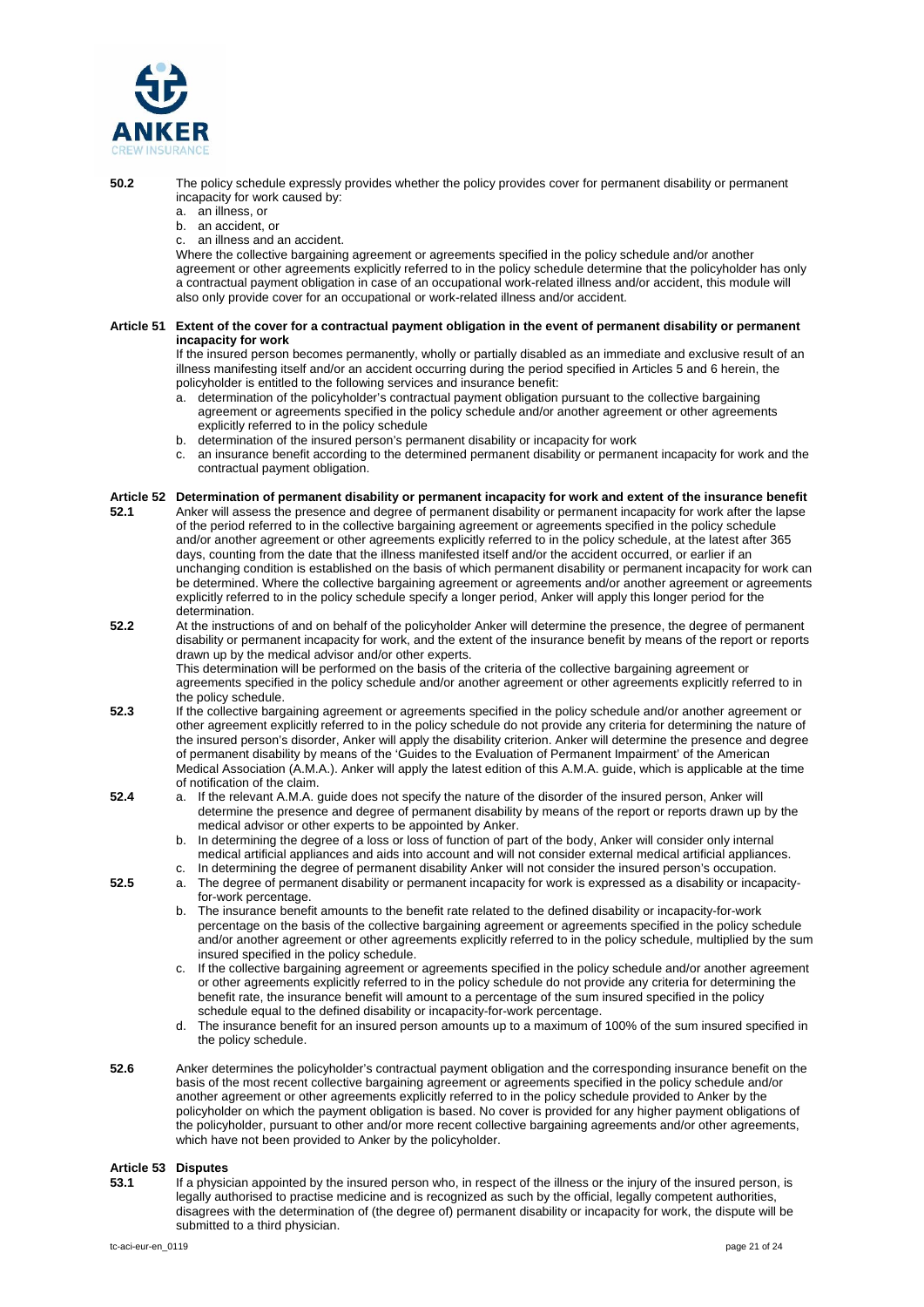

- **53.2** At the instruction of Anker and the insured person, this physician must certify objectively and on medical grounds (the degree of) permanent disability or permanent incapacity for work. With respect to the insured person's illness or injury, this physician must be authorised to practise medicine and be recognized as such by the official, legally competent authorities.
- **53.3** Prior to this certification, Anker and/or the medical advisor will provide this third physician with the following information:
	- a. all medical and other data on the basis of which the determination of (the degree of) permanent disability or incapacity for work took place
	- b. the criteria by which (the degree of) permanent disability or incapacity for work must be determined. The costs involved of this third physician shall be borne by Anker.
- **53.4** The determination of (the degree of) permanent disability or incapacity for work by this third physician binds Anker, the policyholder and the insured person.
- **53.5** Anker will draw up a contract of settlement on the basis of this third physician's determination, which must be signed by the policyholder, the insured person and the third physician. Once signed, this contract binds the parties.
- **53.6** Anker will reimburse the costs of the legal assistance provided and/or the proceedings conducted with the consent of and the behest of Anker in connection with the defence put forward against the claims of the insured person concerning the policyholder's contractual payment obligation in case of permanent incapacity for work.

#### **Article 54 Payment of the insurance benefit**

- **54.1** If the policyholder and the insured person agree to the determination of the disability or incapacity-for-work percentage and the extent of the insurance benefit on the basis of Articles 53 and 54 herein, Anker will draw up a contract of settlement and have this settlement signed by the policyholder and the insured person. **54.2** Anker will effect payment as soon as it receives the documents referred to in this module.
- 

#### **Article 55 Additional obligations on commencement and during the term of the insurance**

The policyholder is obliged to:

- **55.1** Provide Anker with the collective bargaining agreement or agreements and/or another agreement or other agreements on which the payment obligation in the event of permanent disability or permanent incapacity for work is based on commencement of the insurance.
- **55.2** Provide Anker with any modification made to the collective bargaining agreement or agreements specified in the policy schedule and/or another agreement or other agreements explicitly referred to in the policy schedule on which the payment obligation is based, which amount to a change to the insured contractual payment obligation, as soon as possible and within thirty days at the latest. Anker is entitled to terminate the insurance or to adjust the premium and/or the conditions to the altered contractual payment obligation. In the event that the premium and/or the conditions are adjusted, the insurance will be altered as of the date on which the alteration of the policyholder's payment obligation has entered into force. Anker will notify the policyholder of this alteration in writing. The policyholder is deemed to be in agreement with this alteration, unless he cancels the insurance policy within thirty days of receipt of written notification from Anker of the alteration. In that case the insurance will end on the date on which the alteration of the policyholder's payment obligation took effect. If the policyholder fails to inform Anker on time or at all of an alteration to his contractual payment obligation, his

contractual payment obligation will be determined on the basis of the most recent collective bargaining agreement or agreements specified in the policy schedule and/or another agreement or other agreements explicitly referred to in the policy schedule provided by the policyholder on which this payment obligation is based.

**55.3** Provide Anker with authorization and instructions on the commencement date of the insurance, by which the policyholder authorizes and instructs Anker to determine his contractual payment obligation in the event of permanent disability or permanent incapacity for work of an insured person.

#### **Article 56 Additional obligations in the event of permanent disability or permanent incapacity for work**

- **56.1** The policyholder is obliged to inform Anker in writing of an illness and/or accident which may result in permanent disability or permanent incapacity for work of the insured person as soon as possible, but within thirty days at the latest.
- **56.2** The policyholder and the insured person are obliged to fully cooperate in establishing the disability or incapacity for work and the corresponding insurance benefit.
- **56.3** The policyholder is obliged to refrain from any commitment, statement or act with respect to the insured person pertaining to his contractual payment obligation or the determination thereof.
- **56.4** The policyholder is obliged to provide Anker without delay with all the information he receives relating to his contractual payment obligation or the determination thereof.
- **56.5** The policyholder is obliged to make every effort to ensure that the insured person unfit for work is able to return to work as soon as possible.
- **56.6** The policyholder is obliged to render every assistance whenever possible to improve the insured person's health and his or her occupational rehabilitation and to refrain from anything that could hinder or delay his or her occupational rehabilitation. The policyholder is obliged to make every effort to ensure that the insured person cooperates with his or her occupational rehabilitation and to notify Anker without delay if the insured person fails to cooperate with his or her occupational rehabilitation.
- **56.7** The policyholder is obliged to assess or to have an assessment made of whether the insured person is able to perform suitable work within the policyholder's company, insofar as this can in all reasonableness be required from the policyholder and the insured person in view of the circumstances and the situation. Where this is the case, the insured person will be obliged to accept this suitable work.
- **56.8** The policyholder and the insured person are obliged to render their cooperation in adapting the work, the work conditions or job shifts which can in reasonableness be expected from the policyholder and the insured person in order to promote the recovery, prevention and/or remission of the permanent disability and/or incapacity for work of the insured person.
- **56.9** The policyholder and the insured person are obliged to meet all the statutory and contractual rules and requirements pertaining to absence due to illness, disability, health and the occupational rehabilitation of employees.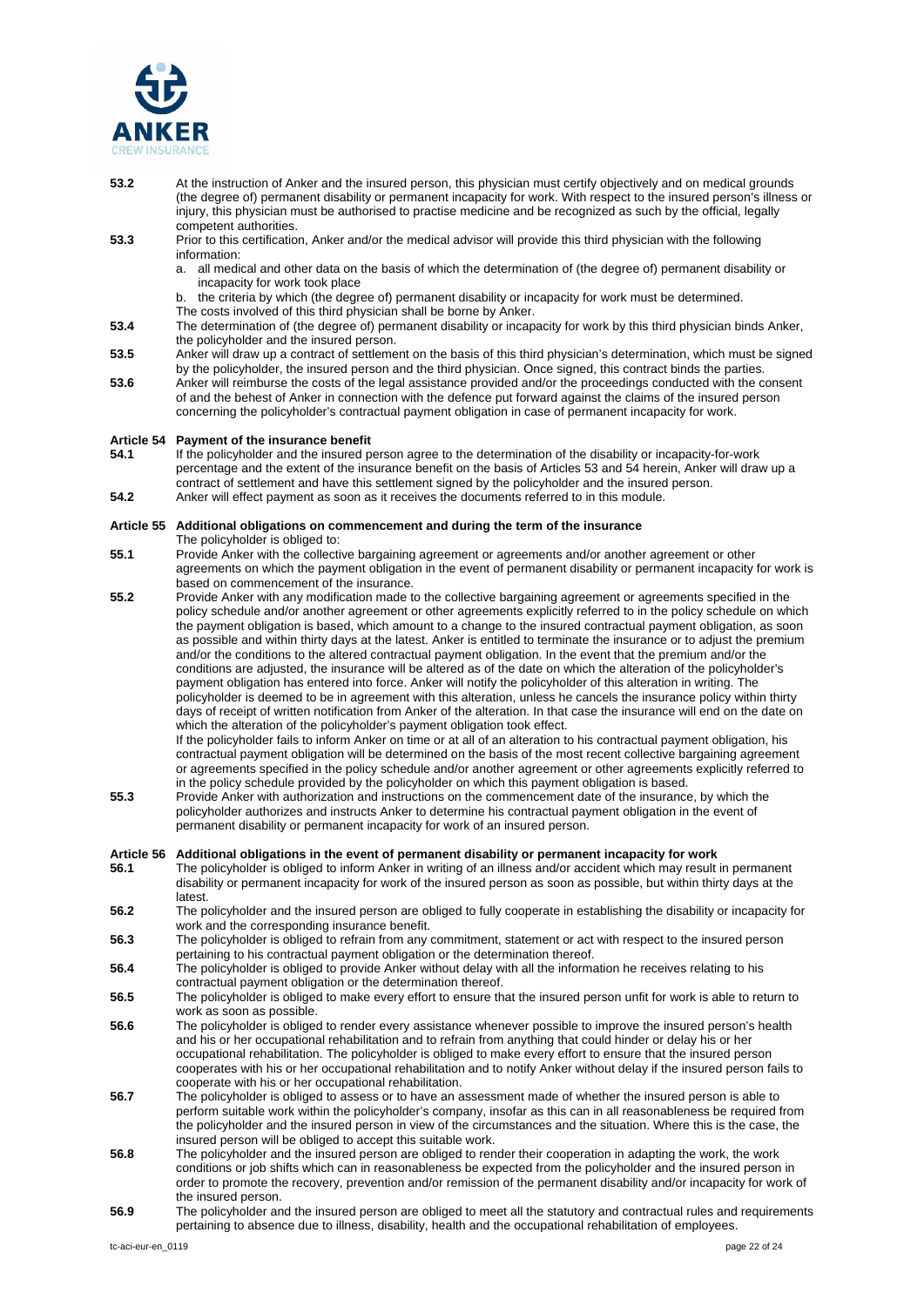

- **56.10** The policyholder is obliged to inform Anker within five days about the full or partial recovery and/or the full or partial return to work of the insured person.
- **56.11** The policyholder is obliged to notify Anker in writing of the death of the disabled insured person as soon as possible before the insurance benefit is paid under this module, but within 48 hours at the latest.

#### **Article 57 Specific exclusions**

- The policyholder cannot invoke this insurance or derive any rights from it:
- **57.1** If and to the extent that the policyholder is not obliged to provide insurance benefit to the insured person in the event of permanent disability or permanent incapacity for work pursuant to the collective bargaining agreement or agreements specified in the policy schedule and/or another agreement or other agreements explicitly referred to in the policy schedule.
- **57.2** If the insured person impedes his or her recovery.<br>**57.3** If the insured person fails to cooperate in determined
- **57.3** If the insured person fails to cooperate in determining his or her permanent disability or permanent incapacity for work.
- **57.4** If the insured does not work, without there being any disorders that can be assessed according to objective medical criteria, for instance in the event of a damaged working relationship, or if the insured person is unwilling to perform the agreed work he should be able to carry out in view of his medical condition.
- **57.5** If the full or partial disability of the insured person pre-existed the commencement date or the date of change of the period specified in Articles 5 and 6 herein.
- **57.6** If the full or partial disability of the insured person pre-existed the commencement date of the insured person's employment.

## **Death in service module (contractual payment obligation)**

The terms and conditions of this module will only apply if the policy schedule expressly provides that this module has been included under the insurance policy.

#### **Article 58 Purpose of the module**

The purpose of this module is to provide an insurance benefit to the policyholder on the basis of his contractual payment obligation in the event of the death of an insured person.

#### **Article 59 Extent of the cover in case of death**

- **59.1** In the event of the death of the insured person as a direct and exclusive result of an occurrence taking place during the period specified in Articles 5 and 6 and on the basis of his contractual payment obligation, Anker will pay the following benefits:
	- a. the sum insured for this module as specified in the policy schedule
	- b. the sum insured for each legitimate child left behind, as specified in the policy schedule, for the maximum number of children as referred to in the collective bargaining agreement or agreements specified in the policy schedule and/or another agreement or other agreements explicitly referred to in the policy schedule.
- **59.2** Anker determines the contractual payment obligation of the policyholder and the corresponding insurance benefit on the basis of the most recent collective bargaining agreement or agreements specified in the policy schedule and/or another agreement or other agreements provided to Anker by the policyholder. No cover will be provided for a higher payment obligation of the policyholder pursuant to other and/or more recent collective bargaining agreements and/or another agreement or other agreements, which have not been provided by the policyholder to Anker.
- **59.3** The entitlement to insurance benefit will only exist if the death of the insured person has taken place within 365 days of the date that the illness manifested itself and/or the accident occurred. Where the collective bargaining agreement or agreements and/or another agreement or other agreements explicitly referred to in the policy schedule specify a longer term, Anker will apply this longer term.
- **59.4** If the policyholder has already received an insurance payment for permanent disability or permanent incapacity for work of the insured person as a result of the same illness or the same accident under the *Permanent Disability Module* or the *Contractual Payment Obligation in the event of permanent disability or permanent incapacity for work Module*, Anker will deduct this insurance payment from the insurance benefit in connection to the death of the insured person. If a higher insurance payment has already been made under one of these modules at the date of death than can be claimed under this module, Anker will not reclaim the difference.

#### **Article 60 Additional obligations on commencement and during the term of the insurance**

The policyholder is obliged: **60.1** To provide Anker, on commencement of the insurance, with the collective bargaining agreement or agreements and/or another agreement or other agreements on which this payment obligation is based, in the event of death. **60.2** To provide Anker with any modification made to the collective bargaining agreement or agreements specified in the policy schedule and/or another agreement or other agreements explicitly referred to in the policy schedule on which the payment obligation is based, which amount to a change to the insured contractual payment obligation, as soon as possible, but within thirty days at the latest. Anker is entitled to terminate the contract of insurance or to adjust the premium and/or the conditions to the altered contractual payment obligation. In case the premium and/or conditions are adjusted, the insurance will be altered as of the date on which the policyholder's contractual payment obligation has entered into force. Anker will notify the policyholder of this alteration in writing. The policyholder is deemed to be in agreement with this alteration, unless he cancels the insurance policy in writing within thirty days of receipt of the written notification of Anker of the alteration. In that case the insurance will end on the date on which

the alteration of the policyholder's contractual payment obligation has entered into force. If the policyholder fails to inform Anker on time or at all of an alteration of his contractual payment obligation, his contractual payment obligation will be determined on the basis of the most recent collective bargaining agreement or agreements specified in the policy schedule and/or another agreement or other agreements explicitly referred to in the policy schedule provided by Anker, on which the payment obligation is based.